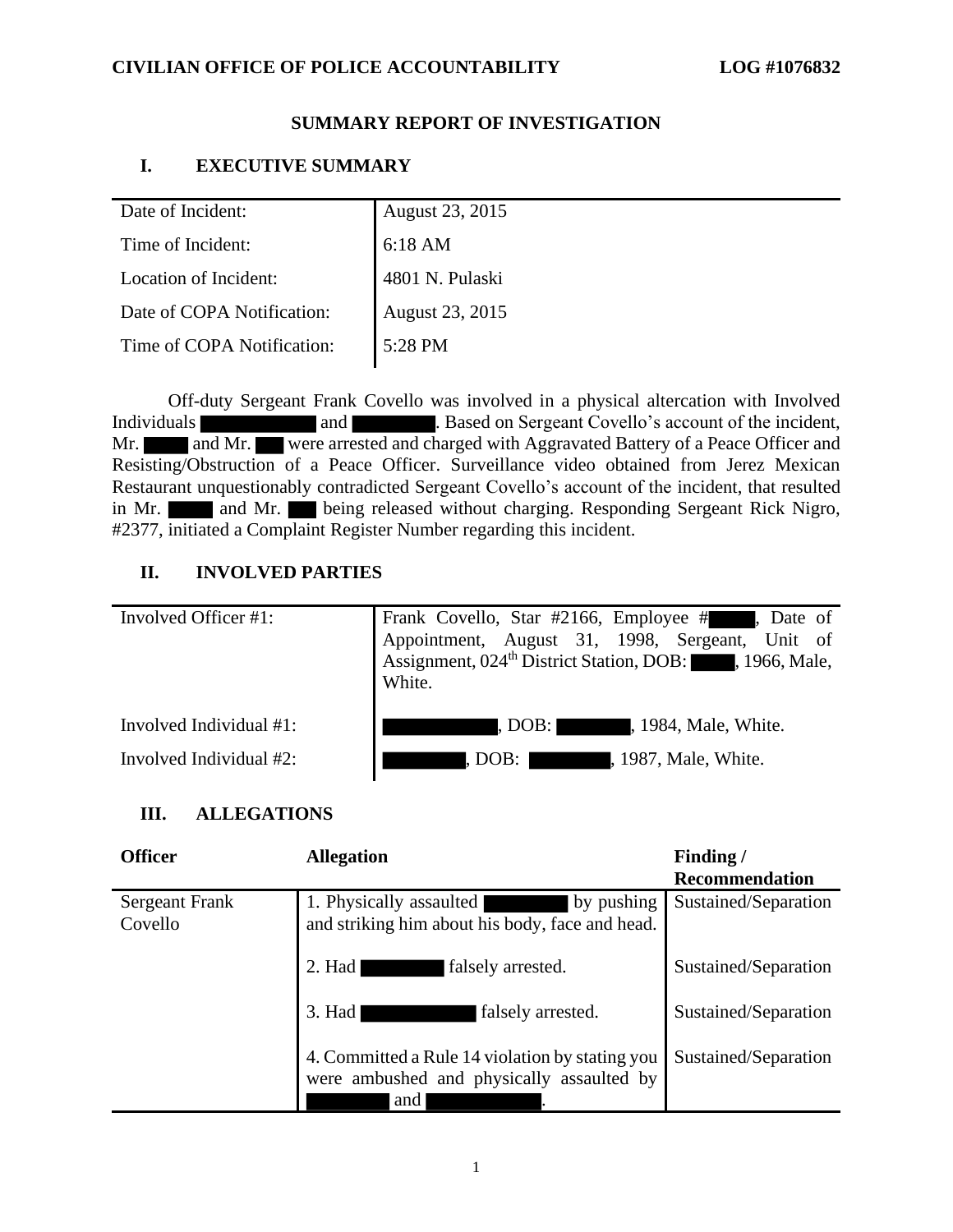| 5. Committed a Rule 14 violation by stating you<br>walked through the gangway at 3940 W.<br>Lawrence Avenue seeking assistance after you<br>were attacked by<br>and                                                                                                          | Sustained/Separation |
|------------------------------------------------------------------------------------------------------------------------------------------------------------------------------------------------------------------------------------------------------------------------------|----------------------|
| Committed a Rule 14 violation<br>by <sub>1</sub><br>6.<br>identifying<br>as an Assailant.                                                                                                                                                                                    | Sustained/Separation |
| 7. Committed a Rule 14 violation by<br>identifying<br>as an Assailant.                                                                                                                                                                                                       | Sustained/Separation |
| 8. Committed a Rule 14 violation by providing<br>a false statement to Sergeant Rick Nigro,<br>#2377, relative<br>to the aforementioned<br>allegations.                                                                                                                       | Sustained/Separation |
| 9. Committed a Rule 14 violation by providing<br>statement to Detective<br>Joshua<br>false<br>a<br>$\#20307$ , relative<br>Weitzman,<br>the<br>to<br>aforementioned allegations.                                                                                             | Sustained/Separation |
| 10. At approximately 0610 hours on August 23,<br>2015, at or near 4803 N. Pulaski Avenue,<br>Sergeant Frank Covello, had a physical<br>altercation with by pushing and<br>with closed and/or open hand<br>striking<br>strikes about similarly is body without justification. | Sustained/Separation |
| 11. At approximately 0620 hours on August 23,<br>2015, at or near 4803 N. Pulaski Avenue,<br>Sergeant Frank Covello detained and/or caused<br>detention<br>without<br>the<br>of<br>justification.                                                                            | Sustained/Separation |
| 12. At approximately 0620 hours on August 23,<br>2015, at or near 4803 N. Pulaski Avenue,<br>Sergeant Frank Covello detained and/or caused<br>the detention of<br>without<br>justification.                                                                                  | Sustained/Separation |
| 13. At approximately 0620 hours on August 23,<br>2015, at or near 4803 N. Pulaski Avenue,<br>Sergeant Frank Covello arrested and/or caused<br>the arrest of<br>without justification.                                                                                        | Sustained/Separation |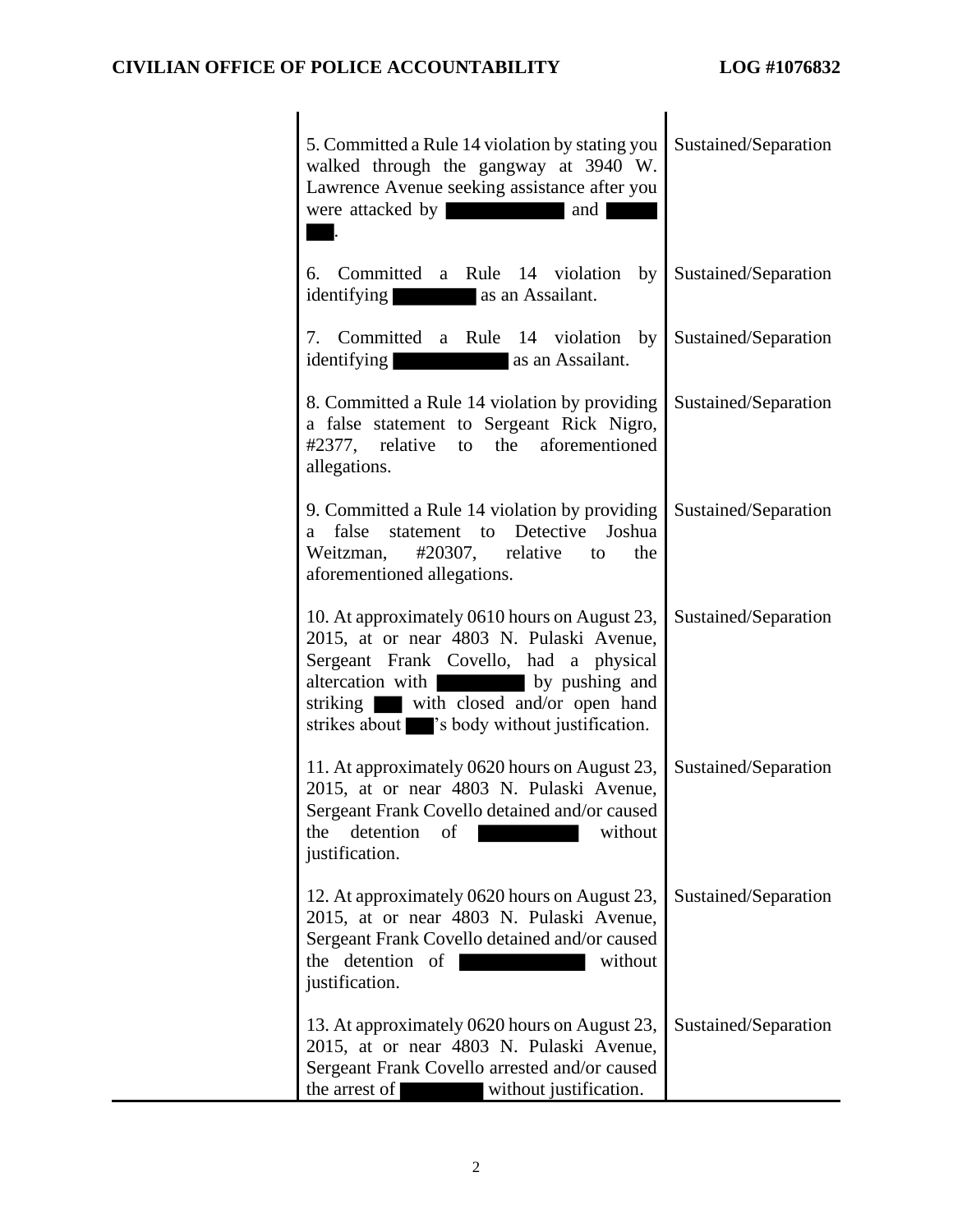| 14. At approximately 0620 hours on August 23,<br>2015, at or near 4803 N. Pulaski Avenue,<br>Sergeant Frank Covello arrested and/or caused<br>the<br>arrest<br>without<br>of<br>justification.                                                                                                                                                                                                                                                                                                                                                                                                                                                                                                                                                                                                                                                                                                         | Sustained/Separation |
|--------------------------------------------------------------------------------------------------------------------------------------------------------------------------------------------------------------------------------------------------------------------------------------------------------------------------------------------------------------------------------------------------------------------------------------------------------------------------------------------------------------------------------------------------------------------------------------------------------------------------------------------------------------------------------------------------------------------------------------------------------------------------------------------------------------------------------------------------------------------------------------------------------|----------------------|
| 15. Sergeant Frank Covello made, caused to be<br>made, adopted, approved and/or attested to one<br>false, misleading,<br>more<br>inaccurate,<br><b>or</b><br>incomplete, and/or inconsistent statement(s)<br>and/or fact(s) on Officer Fernando Flores's<br>Original Incident Case<br>Report<br>(RD<br>#HY393960) related to the arrests of<br>and<br>on or about August 23,<br>2015, at or around 3940 W. Lawrence Ave.,<br>Chicago, Illinois. To wit: false, misleading,<br>inaccurate, incomplete, and /or inconsistent<br>statement(s) and /or fact(s) including<br><sub>a</sub><br>attacked<br>statement that<br>Sergeant Farank Covello; a statement that<br>attacked<br>Sergeant Frank<br>Covello had initiated an altercation with<br>; and /or an omission that Sergeant Frank<br>Covello used force in response to and or in<br>initiating a physical altercation.                           | Sustained/Separation |
| 16. Sergeant Frank Covello made, caused to be<br>made, adopted, approved and/or attested to one<br>false, misleading,<br>more<br>inaccurate,<br><b>or</b><br>incomplete, and/or inconsistent statement(s)<br>and/or fact(s) on Sergeant Frank Covello's<br><b>Tactical Response Report in response to</b><br>(RD#HY393960) and related to the arrests<br>of<br>on or about<br>and<br>August 23, 2015, at or around 3940 W.<br>Lawrence Ave., Chicago, Illinois.<br>To wit:<br>misleading, inaccurate,<br>false,<br>incomplete,<br>and/or inconsistent statement(s) and/or fact(s)<br>including a statement that<br>attacked<br>Sergeant Frank Covello; a statement that<br>attacked Sergeant Frank Covello<br>with force likely to cause great bodily harm; an<br>omission that Sergeant Frank Covello initiated<br>any altercation with<br>a statement<br>that Sergeant Frank Covello was jumped from | Sustained/Separation |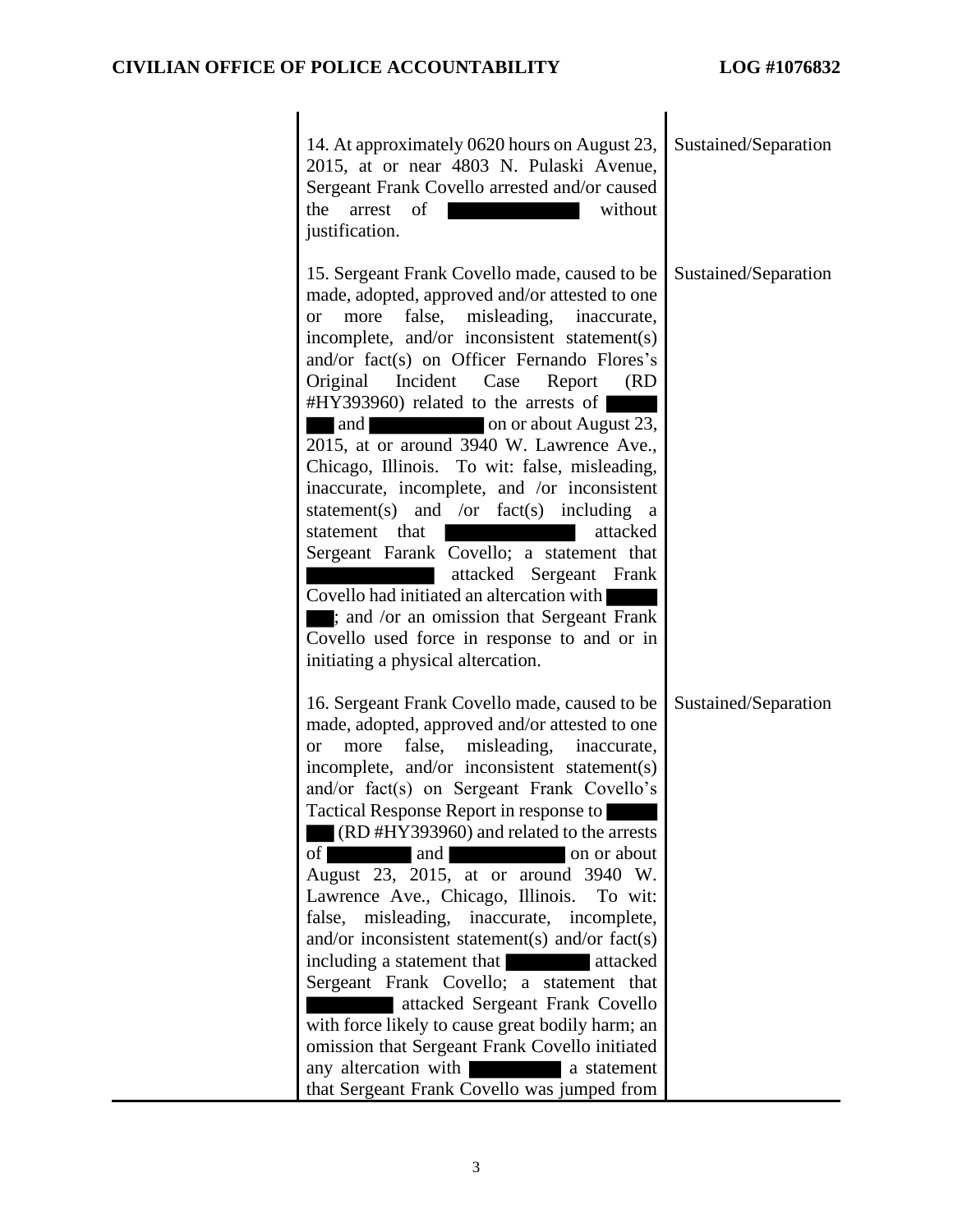| behind and struck in<br>face<br>with closed<br>fist"<br>by<br>and/or an omission that Sergeant Frank Covello<br>Covello used force in responsen initiating a<br>physical altercation.                                                                                                                                                                                                                                                                                                                                                                                                                                                                                                                                                                                                                                                                                                                                                                  |                      |
|--------------------------------------------------------------------------------------------------------------------------------------------------------------------------------------------------------------------------------------------------------------------------------------------------------------------------------------------------------------------------------------------------------------------------------------------------------------------------------------------------------------------------------------------------------------------------------------------------------------------------------------------------------------------------------------------------------------------------------------------------------------------------------------------------------------------------------------------------------------------------------------------------------------------------------------------------------|----------------------|
| 17. Sergeant Frank Covello made, caused to be<br>made, adopted, approved and/or attested to one<br>false,<br>misleading,<br>inaccurate,<br>more<br><b>or</b><br>incomplete, and/or inconsistent statement(s)<br>and/or fact(s) on Sergeant Frank Covello's<br>Officer's Battery Report (RD #HY393960)<br>related to the arrests of<br>and<br>on or about August 23, 2015, at<br>or around 3940 W. Lawrence Ave., Chicago,<br>Illinois. To wit: false, misleading, inaccurate,<br>incomplete, and/or inconsistent statement(s)<br>$and/or$ fact(s) including a statement that<br>Sergeant Frank Covello was injured in an<br>"Ambush-No Warning" situation; an omission<br>that Sergeant Frank Covello initiated a physical<br>altercation with<br>on August 23,<br>2015; and/or the statement that Sergeant Frank<br>Covello was the victim of "aggravated battery,<br>battery, aggravated assault, or assault" while<br>performing a police function. | Sustained/Separation |
| 18. Sergeant Frank Covello made, caused to be<br>made, adopted, approved and/or attested to one<br>false, misleading,<br>inaccurate,<br>more<br><b>or</b><br>incomplete, and/or inconsistent statement(s)<br>and/or fact(s) on Officer Steinle's Arrest<br>Report (RD #HY393960) related to the arrest<br>on or about August 23, 2015, at<br>$\sigma$<br>or around 3940 W. Lawrence Ave., Chicago,<br>Illinois. To wit: false, misleading, inaccurate,<br>incomplete and/or inconsistent statement(s)<br>and/or fact(s) including a statement that<br>Sergeant Frank Covello was on his way to his<br>veicle when he was "attacked from behind" by<br>; a statement that Sergeant<br>Frank Covello was "knocked to the ground<br>again" by<br>; a statement that<br>Frank Covello<br>Sergeant<br>was "punched"<br>numerous times in the face and head" by<br>a statement that while                                                                    | Sustained/Separation |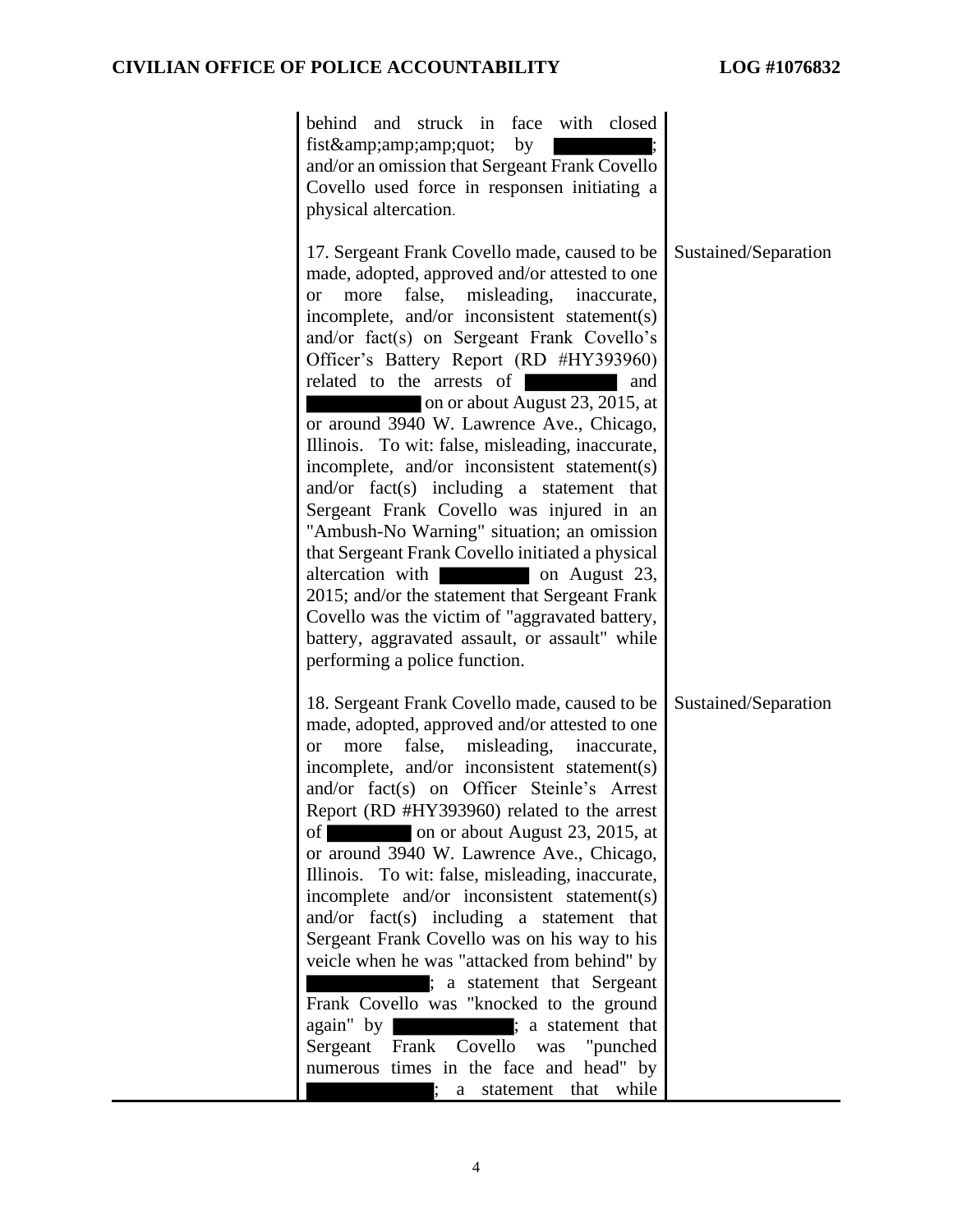| Sergeant Frank Covello was on the ground<br>"joined in" and began to punch and<br>knee Sergeant Frank Covello; an omission that<br>Sergeant Frank Covello initiated a physical<br>altercation with<br>on August 23,<br>2015.                                                                                                                                                                                                                                                                                                                                                                                                                                                                                                                                                                                                                                                                                                                                                                                                                                                                                                                                                                                                                                                                                                                                          |                      |
|-----------------------------------------------------------------------------------------------------------------------------------------------------------------------------------------------------------------------------------------------------------------------------------------------------------------------------------------------------------------------------------------------------------------------------------------------------------------------------------------------------------------------------------------------------------------------------------------------------------------------------------------------------------------------------------------------------------------------------------------------------------------------------------------------------------------------------------------------------------------------------------------------------------------------------------------------------------------------------------------------------------------------------------------------------------------------------------------------------------------------------------------------------------------------------------------------------------------------------------------------------------------------------------------------------------------------------------------------------------------------|----------------------|
| 19. Sergeant Frank Covello made, caused to be<br>made, adopted, approved and/or attested to one<br>false,<br>misleading,<br>more<br>inaccurate,<br>or<br>incomplete, and/or inconsistent statement(s)<br>and/or fact(s) on Officer Steinle's Arrest<br>Report (RD #HY393960) related to the arrest<br>of<br>on or about August 23, 2015,<br>at or around 3940 W. Lawrence Ave., Chicago,<br>Illinois.                                                                                                                                                                                                                                                                                                                                                                                                                                                                                                                                                                                                                                                                                                                                                                                                                                                                                                                                                                 | Sustained/Separation |
| 20. Sergeant Frank Covello made, caused to be<br>made, adopted, approved and/or attested to one<br>misleading,<br>more<br>false,<br>inaccurate,<br><sub>or</sub><br>incomplete, and/or inconsistent statement(s)<br>and/or fact(s) during Sergeant Frank Covello's<br>interview with Investigator Bowens at the<br>Independent Police Review Authority, related<br>to the arrests of<br>and<br>on or about 1311 hours, on or about March 18,<br>2016, at or near 1615 W. Chicago Avenue,<br>Chicago, Illinois. To wit: false, misleading,<br>inaccurate incomplete<br>and/or inconsistent<br>and/or $fact(s)$<br>statement(s)<br>including<br>a<br>Sergeant Frank<br>statement that<br>Covello<br>sustained a concussion as a result of the August<br>23, 2015 altercation with<br>statement that Sergeant Frank Covello was<br>unaware wheter he had spoken with Sergeant<br>Nigro in regards to the incident; a statement<br>that Sergant Frank Covello was unable to<br>rember various events on August 23, 2015 due<br>to memory loss as a result of a concussion; a<br>statement that after Sergeant Frank Covello<br>pushed<br>responded by<br>throwing a punch at Sergeant Frank Covello; an<br>omission that Sergeant Covello pushed<br>because was physically advancing on<br>Sergeant Covello; an omission that<br>had stepped back in response to Sergeant | Sustained/Separation |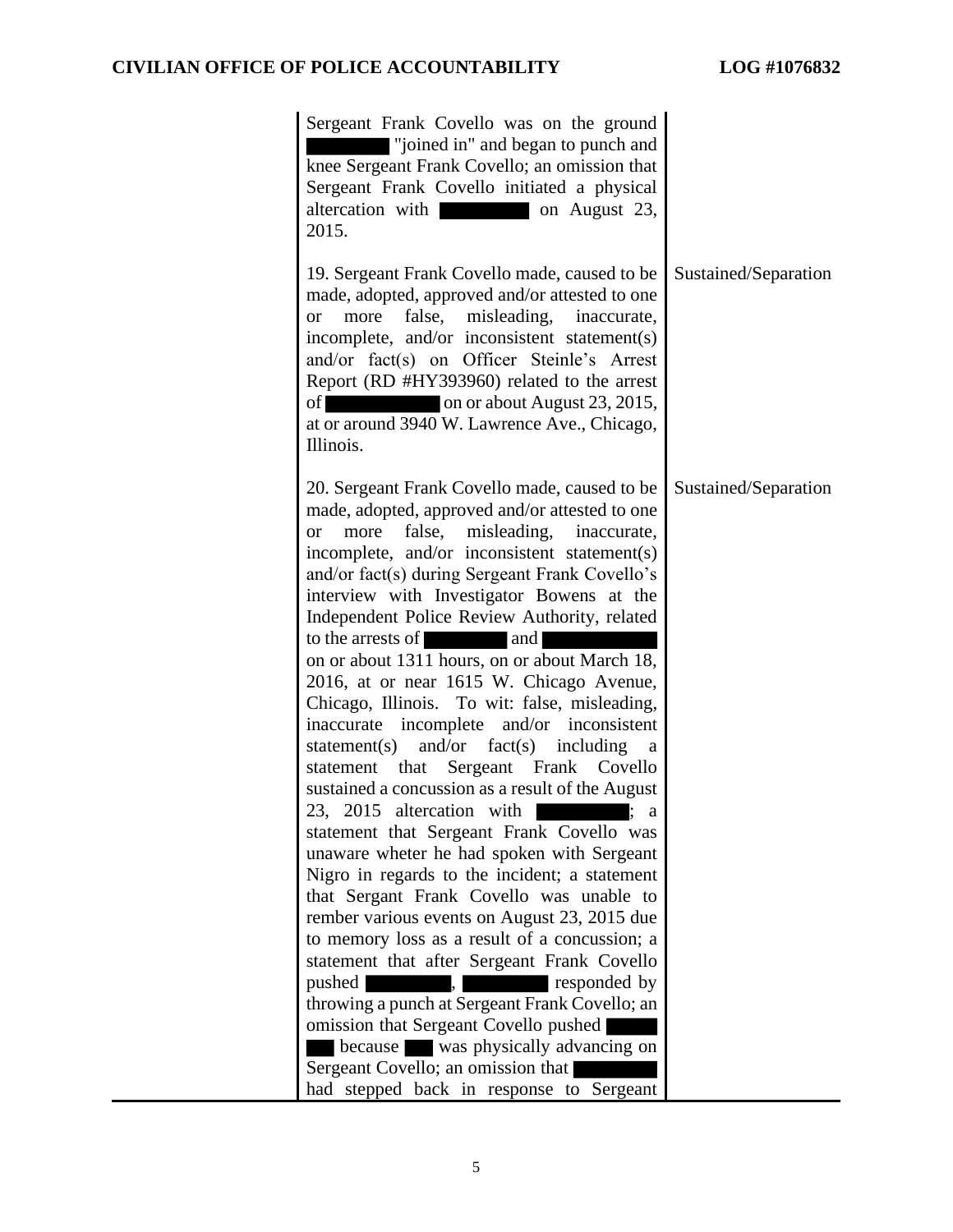Covello's push prior to Sergeant Covello throwing a punch at  $\blacksquare$ ; a statement that Sergeant Covello had not "ever contacted" anyone who was at the scene to discuss the altercation; a statement that Sergeant Covello had not viewed "the video footage;" a statement that video surveillance footage of the altercation "was false," in that it corroborates his "version of the events," a statement that Sergeant Covello "wouldn't know" if had tried to walk away during the first physical altercation as Sergeant Covello was on his knees;" the statement "they found this (video) which was fine, because it corroborates that I was attacked by my car," the statement ( ) knows I'm the police, and he stalked me down to ambush me "in reference to

#### **IV. APPLICABLE RULES AND LAWS**

Rule 1: Violation of any law or ordinance.

- Rule 2**:** Any action or conduct which impedes the Department's efforts to achieve it's policy and goals or brings discredit upon the Department.
- Rule 8: Disrespect to or maltreatment of any person, while on or off duty.

Rule 14: Making a false report, written or oral.

## **V. INVESTIGATION<sup>1</sup>**

#### **a. Interviews**

In a **statement** to IPRA on August 26, 2015, related that he and his friend/coworker were at the Admiral Theater. After paying the entrance fee, they were informed that the theater would be closing in 15 minutes. They requested and received their money back and headed toward the exit. An employee of the club, a Hispanic male<sup>2</sup> in a red jacket, pushed Mr. on his back as he exited the theater. A verbal exchange ensued between the two. A male

<sup>&</sup>lt;sup>1</sup> COPA conducted a thorough and complete investigation. The following is a summary of the material evidence gathered and relied upon in our analysis.

<sup>&</sup>lt;sup>2</sup> Now known to be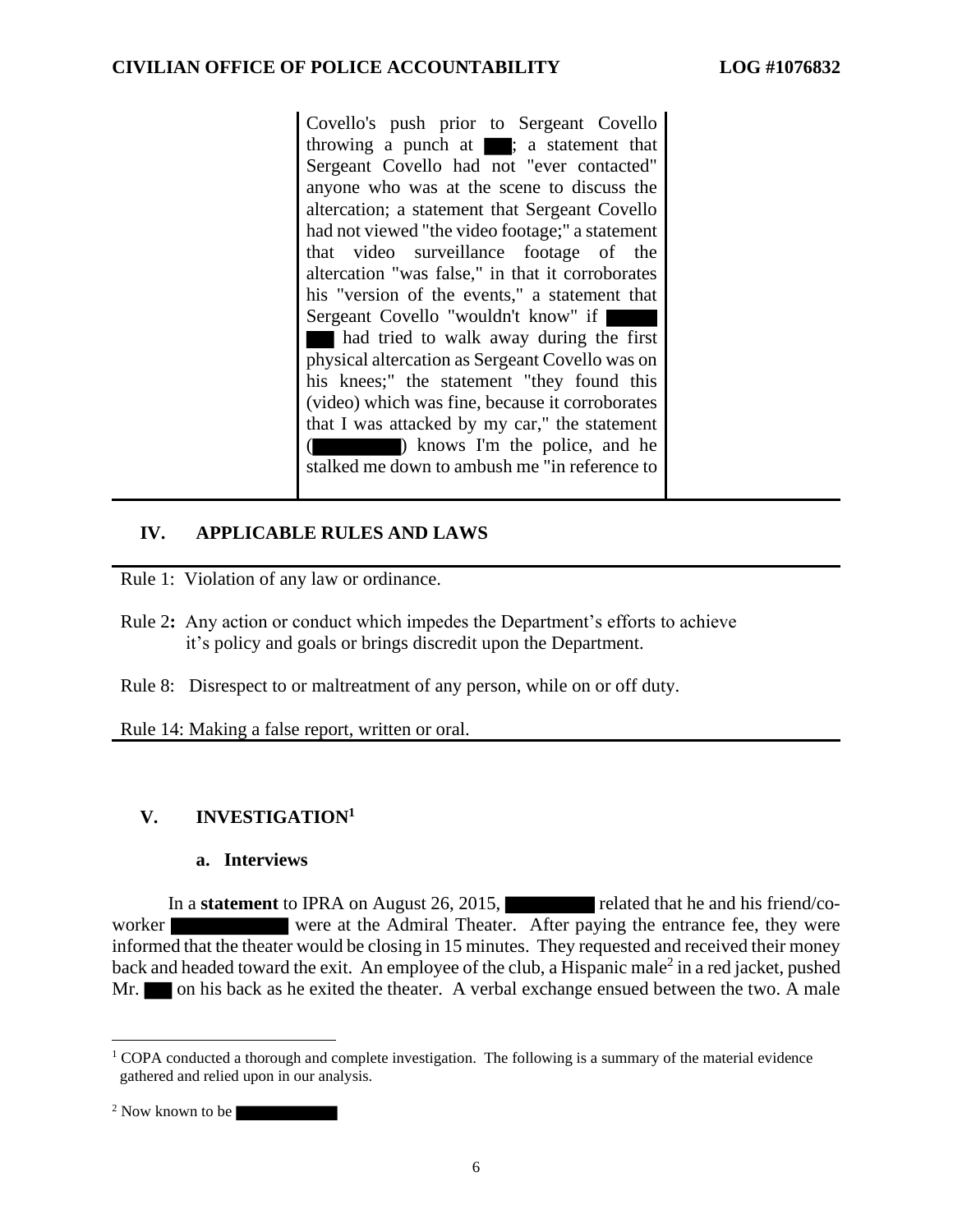white in a Hawaiian shirt approached the scene.<sup>3</sup> Mr. and Mr. then attempted to flag down an Uber. Mr. stood at the front of the club and Mr. walked to the corner of Lawrence and Pulaski Avenue. Mr. observed Sergeant Covello on Pulaski Avenue, approximately 10 to 15ft. away. Sergeant Covello was standing next to a grey colored sedan<sup>4</sup> with the door open. Sergeant Covello made a threatening statement as he walked toward Mr.  $\blacksquare$ ; Mr. did not recall the statement.

With both hands, Sergeant Covello pushed Mr. on his chest and Mr. pushed him back. Sergeant Covello took a swing at Mr. and a physical altercation ensued. Mr. eventually broke free of Sergeant Covello and stated, "It's over man, it's done, let it go, you lost!"<sup>5</sup> Mr. walked back to the theater and informed Mr. of the altercation. Moments later, unbeknown to Mr. two security guards from the theater, Mr.  $\blacksquare$  and Sergeant Covello approached him from behind. Another physical altercation ensued between Mr. and Sergeant Covello, and Mr. **and the security guards. Mr.** attempted to place Sergeant Covello in a "bear hug"<sup>6</sup> to calm him, but Sergeant Covello continued to attack him. The security guards conducted a takedown of Mr. and and detained them until officers arrived.

Mr. learned of Sergeant Covello being a Department member upon arriving at the  $017<sup>th</sup>$ district station. Mr. did not have any physical interaction with Sergeant Covello. Mr. was intoxicated and believed Sergeant Covello was also. He believed this because Sergeant Covello had no cause to attack him. Mr. believed theater personnel knew Sergeant Covello personally, as they referred to him by his first name. Mr. sustained contusions to his left eye and ear but did not receive medical treatment.<sup>7</sup>

In a **statement** to IPRA on December 17, 2015, **Detective Josh Weitzman** related he was assigned the Aggravated Battery investigation of Sergeant Covello. In his interview of Sergeant Covello, Sergeant Covello related that upon leaving an establishment across the street,<sup>8</sup> he assisted security guards at the Admiral Theater who were having an issue with two patrons.<sup>9</sup> Sergeant Covello identified himself as a department member and displayed his Star. Sergeant Covello advised Mr. and Mr. to leave the area. Mr. and Mr. walked westbound on Lawrence Avenue. Minutes later, Sergeant Covello observed Mr. ""standing by his vehicle,"<sup>10</sup> on Pulaski Avenue. Mr. **Warehof** "sucker punched"<sup>11</sup> Sergeant Covello and walked away. Upon returning to the theater, Sergeant Covello encountered Mr. and Mr. and another physical altercation ensued. Security guards from the theater intervened and  $\overline{\text{detained}}$  Mr.  $\blacksquare$  and Mr. until officers arrived at the scene.

Detective Weitzman later learned a surveillance video was obtained that captured the altercation between Mr. and Sergeant Covello on Pulaski Avenue. The video shows Sergeant

<sup>&</sup>lt;sup>3</sup> Now known to be Sergeant Frank Covello.

<sup>4</sup> Now known to be Sergeant Covello's vehicle, a 2004 Toyota Solara

<sup>5</sup> Att. 23, page 21, lines 23-25.

<sup>6</sup> Att. 23, page 7, line 13

 $^7$  Att. 22, 23

<sup>8</sup> Bulgarian Restaurant (Plovdiv)

<sup>&</sup>lt;sup>9</sup> Now known to be and .

<sup>10</sup> Att. 45, page 7, line 24.

 $11$  Att. 45, page 7, line 26.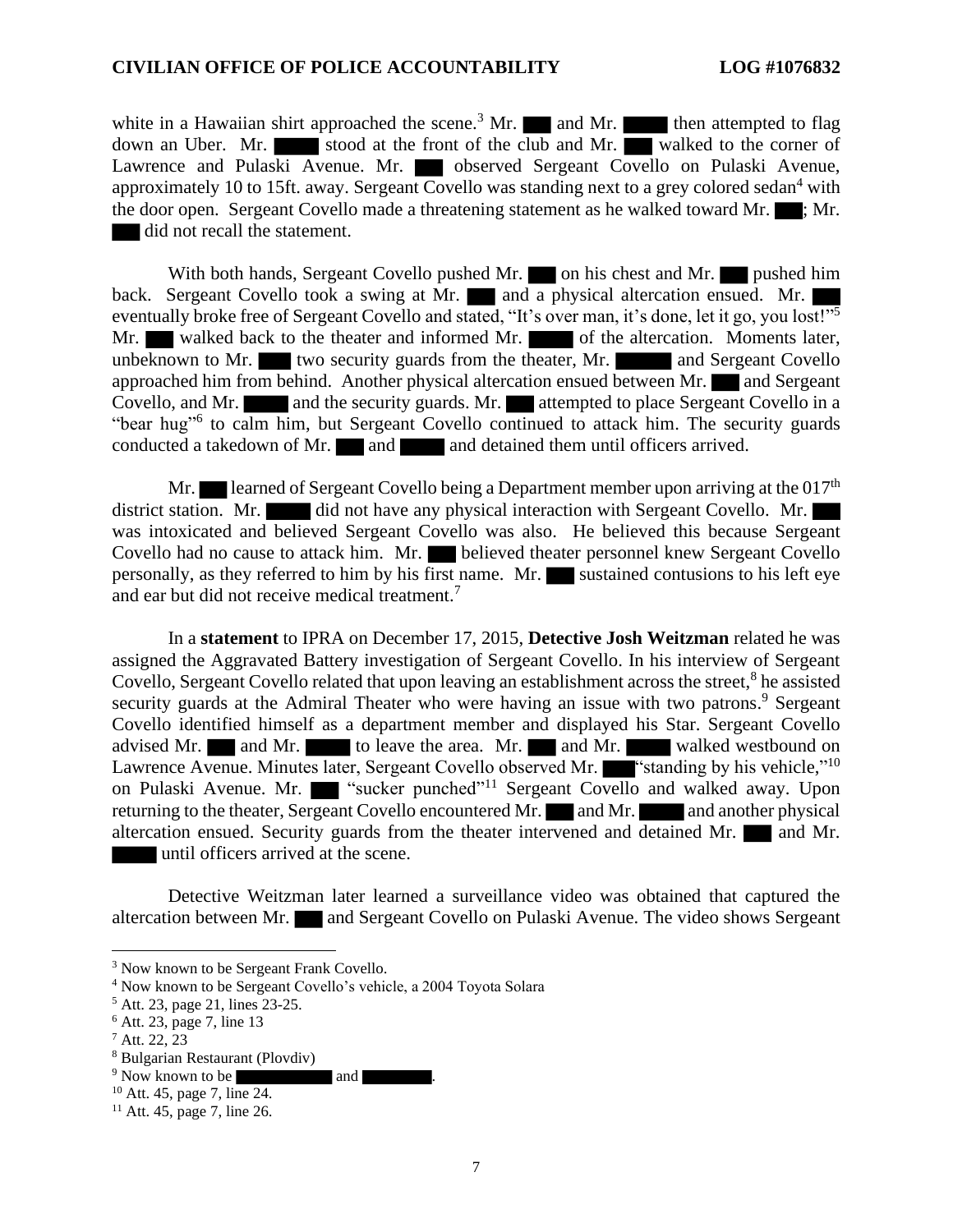Covello and Mr. approaching each other on the sidewalk and standing chest to chest. Sergeant Covello chest bumped Mr. and swung at him and a physical altercation ensued. Mr. eventually disengaged from Sergeant Covello and walked away. Per Detective Weitzman, Surveillance video obtained from the theater "Really didn't show anything."<sup>12</sup> Detective Weitzman attempted to interview Mr. and Mr. but they invoked their  $5<sup>th</sup>$  Amendment Right.<sup>13</sup>

In a **statement** to IPRA on February 19, 2016, **Sergeant Rick Nigro** related he responded to a call to assist an off-duty officer who was the victim of a Battery. Upon arriving at the scene, Sergeant Nigro observed security guards detaining Mr. and Mr. Sergeant Nigro then spoke to Sergeant Covello, who related Mr.  $\Box$  and Mr. were engaged in a verbal altercation with security guards at the theater, at which time he advised them to leave the area. As Sergeant Covello was walking to his vehicle, Mr.  $\Box$  and Mr. ambushed him from behind. As he was walking back to the theater, Mr. and Mr. attacked him again. Security guards intervened and detained Mr. and Mr. until officers arrived.

Based on Sergeant Covello's account of the incident, his visible injuries and security guards corroborating his account of the incident, Mr.  $\blacksquare$  and Mr. were placed in custody. Sergeant Covello was transported to the hospital for medical treatment. Later, Sergeant Nigro was requested at Jerez Mexican Restaurant to view a surveillance video. The inaudible video showed Sergeant Covello and Mr. exchanging words. Sergeant Covello struck Mr. and a physical altercation ensued. After viewing the video, Sergeant Nigro concluded that the video did not corroborate Sergeant Covello's account of the incident. Prior to viewing the video, Sergeant Nigro had completed several Department reports based on Sergeant Covello's account of the incident.

Sergeant Nigro informed District Commander Eli Voulgaris, Detective Weitzman and Assistant State Attorney Jill Anselmo of the video. It was agreed that Mr. and Mr. would be released without charging. Commander Voulgaris instructed Sergeant Nigro to initiate a Complaint Register Number regarding Sergeant Covello providing a false report. Sergeant Nigro informed Sergeant Covello that his account of the incident was not corroborated by the surveillance video; Sergeant Covello did not respond. Sergeant Nigro believed that Sergeant Covello had consumed alcohol prior to this incident, as he smelled of alcohol. However, Sergeant Covello was not administered a breathalyzer. Sergeant Nigro reported Sergeant Covello was not armed during this incident.<sup>14</sup>

Attempts to obtain an interview from were unsuccessful<sup>15</sup>. Attempts to obtain an interview from Admiral Theater personnel, including were unsuccessful.

Interviews of responding Officers Fernando Flores, Gerald Steinle, David Pfest, and Sergeant Pang essentially provided information already known<sup>16</sup>.

<sup>12</sup> Att. 45, page 11, lines 27-29.

 $13$  Att. 39,  $45$ 

 $14$  Att. 55, 56

<sup>15</sup> Att. 51, 52

<sup>16</sup> Att. 40, 41, 42, 43, 46, 47, 48, 49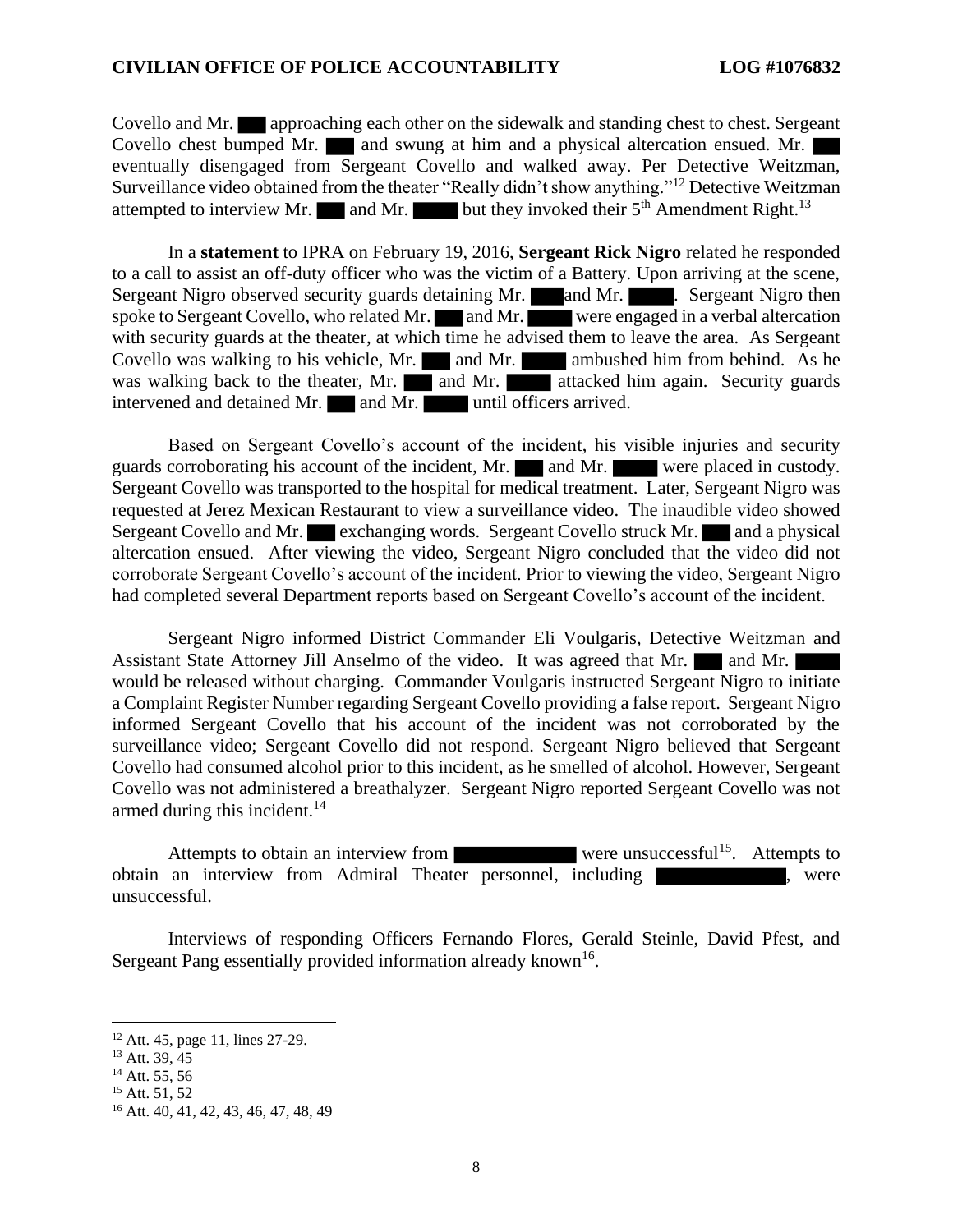In a **statement** to IPRA on March 18, 2016, **Accused Sergeant Frank Covello** related prior to this incident, he was at a Bulgarian Night Club across the street from the Admiral Theater for approximately 5½ hours. During that time Sergeant Covello consumed Vitamin Water and 10- 12 shots of Jack Daniel's Whiskey. Sergeant Covello stated he "Had a little buzz going."<sup>17</sup> Upon leaving the club he observed  $\frac{18}{18}$  speaking with Mr. and  $\frac{18}{18}$  and Mr. had been removed from the theater for being rude to a waitress.  $\overline{Mr.}$  threatened to call the police, at which time Sergeant Covello intervened. Sergeant Covello identified himself as a Sergeant of the Chicago Police Department, displayed his Star, and advised Mr. and Mr. to leave the area. Sergeant Covello and Mr. then entered the theater. Mr. and were in front of the theater looking for an Uber. Minutes later, Sergeant Covello exited the side door of the theater that led to a gangway and walked to his vehicle on Pulaski Avenue.

Mr. and observed Sergeant Covello as he exited the theater and confronted him on Pulaski Avenue. Sergeant Covello was standing next to his vehicle with the door open when Mr. **approached him and stated, "You fucking Cop, you should have minded your own** business, you got no right interfering with what we're fucking doing!"<sup>19</sup> Mr. stood behind Mr. Sergeant Covello stated words to the effect to Mr. and Mr.  $\blacksquare$ , "Get the fuck out" of here!" Sergeant Covello pushed Mr. on his chest with both hands and Mr. him on the face. Sergeant Covello fell to one knee, stood to his feet, gathered belongings that fell from his person, entered his vehicle and drove away. With his eye swelling and vision impaired, Sergeant Covello parked his vehicle in the theater parking lot. Sergeant Covello informed Mr. of the incident, and they walked to the theater via the gangway. Upon exiting the gangway onto Lawrence Avenue, Sergeant Covello and Mr. were ambushed by Mr. and

Sergeant Covello was kicked in the head and became disoriented. Security guards intervened and detained Mr.  $\blacksquare$  and Mr. until officers arrived at the scene. Sergeant Covello was armed but did not draw his weapon during this incident. Sergeant Covello was transported for medical treatment, and upon being discharged, he reported to the 17<sup>th</sup> District station. Sergeant Covello was interviewed by Detective Weitzman and provided his account of the incident. Sergeant Covello had no recollection of speaking to Sergeant Nigro regarding this incident. Assisting Arresting Officer Fernando Flores informed Sergeant Covello that there was a video of the altercation and that he had lied about the location of the attack. Days later, Sergeant Covello reached out to Officer Flores via text messaging and asked if they could talk. Officer Flores responded, "Tell the truth, I don't have anything to do with it."<sup>20, 21</sup> It should be noted that during the course of his statement, Sergeant Covello used a printed Google Map to identify the locations of incidents regarding this matter.

On July 13, 2020, the Civilian Office of Police Accountability (COPA) conducted a second interview of Sergeant Frank Covello. Sergeant Covello was presented with additional allegations and asked clarifying/follow-up questions regarding his interview with the Independent Police

18

<sup>17</sup> Att. 64, page 52, lines 18-19

<sup>.</sup> Sergeant Covello knows Mr. **and** other theater personnel from his time of working in the district.

<sup>19</sup> Page 20, lines 21-23.

<sup>20</sup> Att. 64, Page 31, lines 20-23.

 $21$  Att. 61, 64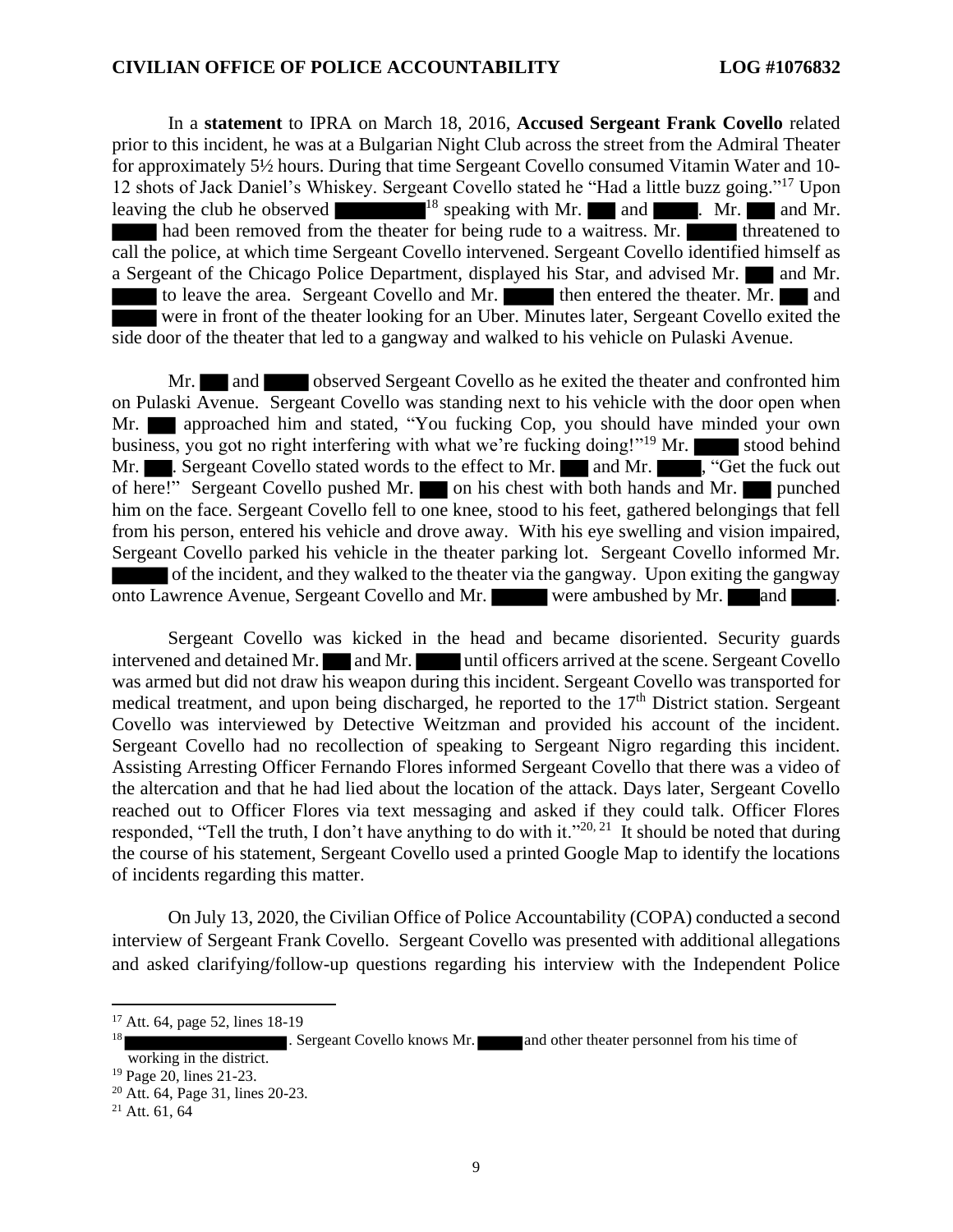Review Authority (IPRA) on March 16, 2016. Sergeant Covello attested that based on his memory, his interview with IPRA was an accurate account of the incident that occurred on August 23, 2015. Prior to his 2nd interview, Sergeant Covello viewed video surveillance from Jerez Mexican Restaurant. Sergeant Covello essentially stood by his initial statement to IPRA. Sergeant Covello had no recollection of speaking to responding Officers and providing them with a narrative for Department reports completed on his behalf. Sergeant Covello stated he did not write, approve, or review any of the Department reports regarding this incident. Sergeant Covello described a "buzz" as consumption of alcohol and feeling the effects of being inebriated. Sergeant Covello admitted that he was intoxicated at the time of these incidents.<sup>2223</sup>

#### **b. Digital Evidence**

**Surveillance Video from Jerez Mexican Restaurant<sup>24</sup> shows Mr. and Sergeant** Covello on Pulaski Avenue. Mr. is on the sidewalk and Sergeant Covello is in the street near his vehicle. The parties appear to exchange words and walk toward each other, Mr. stays on the sidewalk and Sergeant Covello steps onto the sidewalk. The parties come face to face and continue to exchange words. Sergeant Covello steps forward and pushes Mr. about his chest area with both hands and then swings at Mr.  $\blacksquare$ . They begin to wrestle and Mr.  $\blacksquare$  throws Sergeant Covello to the ground. Mr. strikes Sergeant Covello about his head and face numerous times. Mr. allows Sergeant Covello to stand to his feet and Mr. walks away. Sergeant Covello immediately approaches Mr. and they exchange punches. Mr. backs away from Sergeant Covello with his hands raised, but Sergeant Covello continues to throw punches. Mr. strikes Sergeant Covello on his face and knocks him to the ground. Mr. walks out of the camera's view. Sergeant Covello rises to his feet and follows in the direction of Mr.  $\blacksquare$ . Moments later, Sergeant Covello returns in view, retrieve his belongings from the sidewalk, enters his vehicle and drives away<sup>25</sup>.

**Surveillance Video from the Admiral Theater** captures Sergeant Covello initially entering the theater through the main entrance.<sup>26</sup> Approximately 7 minutes later, Sergeant Covello exits the side door of the theater<sup>27</sup> that leads out to a gangway. Approximately 4 minutes later, Sergeant Covello is observed walking through the gangway with Mr.  $28$  after the incident with Mr. on Pulaski Avenue. Video captures Mr. approaching Mr.  $\blacksquare$ , who is standing

 $22$  Att. 68, 69

<sup>&</sup>lt;sup>23</sup> IPRA and COPA both declined to serve an allegation pertaining to Sergeant Covello's intoxication. First, while there was certainly evidence to indicate he had consumed alcohol prior to this incident, there was no breathalyzer administered with which to accurately assess his level of intoxication and Department rules merely prohibit intoxication, not consumption while off-duty. Second, it is clear that his impairment was not severe enough to prevent him from communicating and participating fully in his interviews with law enforcement immediately following the incident. If anything, Sergeant Covello had reason to exaggerate his level of intoxication as a means of lessening his culpability for his actions and false accounts.

<sup>&</sup>lt;sup>24</sup> The video is approximately 8 minutes and 30 seconds, the physical altercation occurred in the first two minutes of the video. The video is inaudible.

 $25$  Att. 63

<sup>26</sup> Camera 8, 6:08:50 mark.

<sup>27</sup> Camera 7, 6:16:00 mark.

<sup>28</sup> Camera 7, 6:20:37 mark.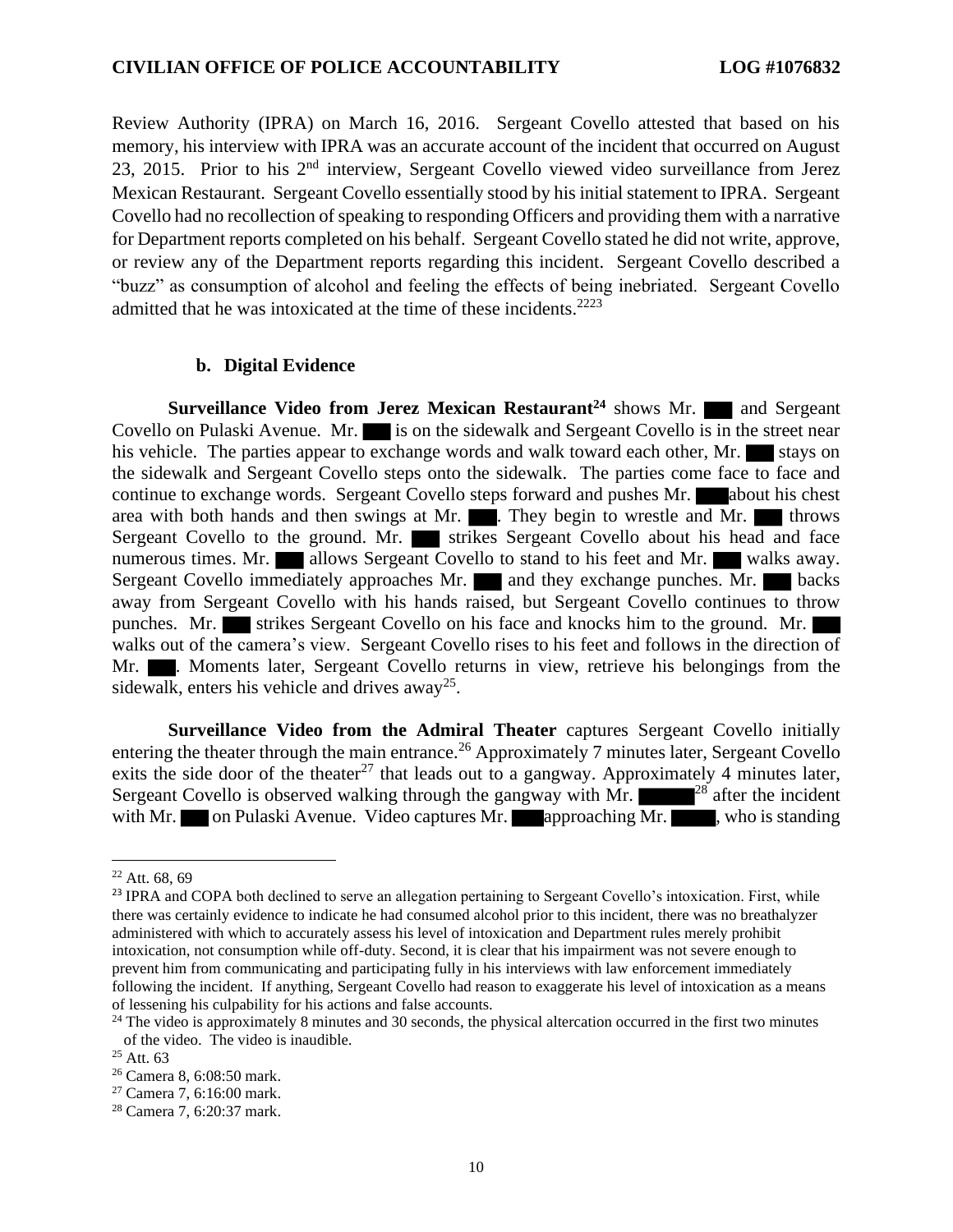in front of the theater on Lawrence Avenue, Mr. shows Mr. his hands and appears to be telling Mr. **about the incident with Sergeant Covello.**<sup>29</sup> Moments later, the camera captures the feet of several individuals who appear to be in a scuffle on Lawrence Avenue;<sup>30</sup> now known to be Sergeant Covello, Mr. , Mr. , Mr. , and Mr. . Seconds later, several security guards exit the theater and run in the direction of the scuffle. Sergeant Covello is observed entering the theater and returning outside seconds later. Responding officers arrive at the scene and approach Sergeant Covello. Per Detective Weitzman's reports, Sergeant Covello had no interaction with Mr. and Mr. inside the theater.<sup>31</sup>

**Evidence Technician photographs** of display swelling to his left eye and abrasions about his face. Photos of display abrasions to his knees and elbow. Photos of Sergeant Covello display swelling to his eyes and abrasions to his face<sup>32</sup>.

#### **c. Physical Evidence**

The **Chicago Fire Department Emergency Medical Services Report** relates during a physical altercation, Sergeant Covello was punched on the face. Sergeant Covello was alert and oriented, he complained of pain and swelling to his eyes. Sergeant Covello was provided an icepack and transported to Swedish Covenant Hospital by Chicago Fire Department (CFD) Ambulance 46.

CFD Ambulance 32 responded to the  $017<sup>th</sup>$  District Station to transport Mr. Swedish Covenant Hospital after he complained of head and leg pain. Mr. beaten about the head during a physical altercation.<sup>33</sup>

**Mr. 's medical records** from Weiss Memorial Hospital relate he was struck multiple times as someone restrained him to the ground by placing their foot on him. Mr. was diagnosed with a closed head injury and left knee abrasion. Mr. was discharged in stable condition. 34

**Sergeant Covello's medical records** relate he was punched several times about the face during a Battery. Per the National Emergency X-Ray Utilization Study<sup>35</sup> criteria, Sergeant Covello was intoxicated. Sergeant Covello was diagnosed with a medial orbital wall fracture and multiple abrasions; he was discharged in good condition. Sergeant Covello was on medical leave from the Department from August 23, 2015, through November 4, 2015.<sup>36</sup>

## **d. Documentary Evidence**

<sup>29</sup> Camera 4, 6:20:26 mark.

<sup>30</sup> Camera 4, 6:20:54 mark.

<sup>31</sup> Att. 62

<sup>32</sup> Att. 29, 30, 31

<sup>33</sup> Att. 27, 37

<sup>34</sup> Att. 28

<sup>&</sup>lt;sup>35</sup> A clinical clearance protocol for the exclusion of cervical spinal injury.

<sup>36</sup> Att. 44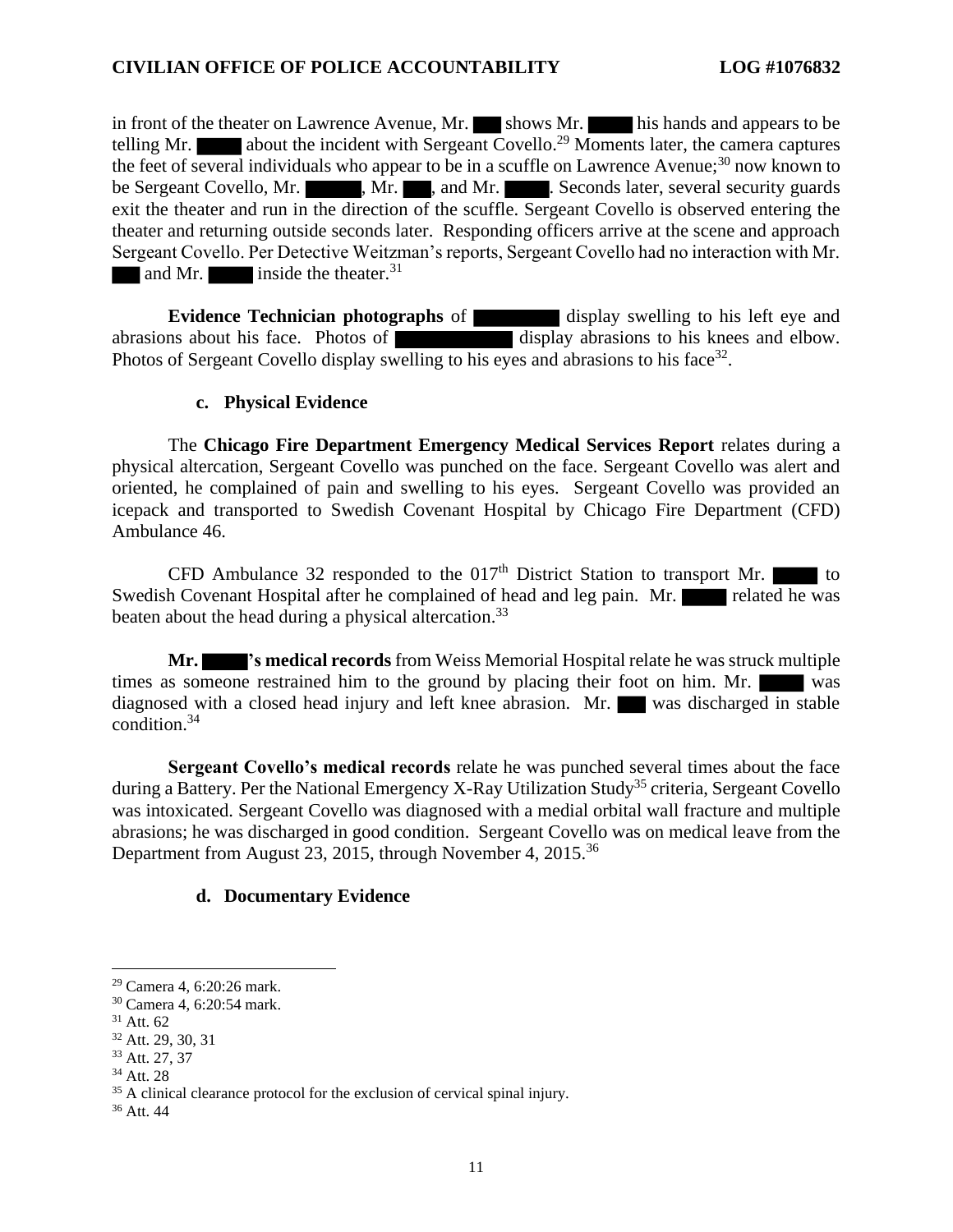In an **Initiation Report**, Sergeant Nigro related Sergeant Covello was involved in a physical altercation in which he identified and and as the offenders. Sergeant Covello sustained a broken eye socket. Based on Sergeant Covello's narrative of the incident Mr. and Mr. were taken into custody. Sergeant Nigro completed numerous Department reports based on Sergeant Covello's account of the incident. Surveillance video later obtained did not corroborate Sergeant Covello's account, which resulted in Mr. and Mr. being released without charging.<sup>37</sup>

**Attendance & Assignment Records** show Sergeant Covello worked 3<sup>rd</sup> Watch, with a start time of 1400 hours on August 22, 2015.<sup>38</sup>

**'s Arrest Report** states he was charged with Aggravated Battery to a Peace Officer and Resisting/Obstruction of a Peace Officer on signed complaints by Sergeant Covello. The narrative relates Sergeant Covello defused a situation outside the Admiral Theater involving Mr.  $\blacksquare$ , Mr. and personnel from theater. As he walked to his vehicle, Mr. approached Sergeant Covello ambushed Sergeant Covello from behind. Sergeant Covello fought off Mr. and walked back to the theater seeking assistance. Before making it to the theater, Mr. attacked Sergeant Covello again, knocking him to the ground and punching him numerous times about his face and head; Mr. assisted Mr. by punching and kneeing Sergeant Covello about his face and head. Responding officers placed Mr. and Mr. in custody. Sergeant Covello sustained swelling, cuts, and bruises to his face and head, he received medical treatment at Swedish Covenant Hospital. The Release Without Charging Section states, "further investigation revealed no charges, rejected per ASA Jill Anselmo," and Mr. was released without charging.<sup>39</sup>

**'s Arrest Report** essentially related the same narrative as Mr.  $\blacksquare$ 's.<sup>40</sup>

**Tactical Response Reports** identified Mr. and Mr. as Assailant's/Deadly Force, their actions consisted of attack without weapon and use of force likely to cause death or great bodily harm, in that they attacked Sergeant Covello from behind and struck him on the face with a closed fist. Per the report, Sergeant Covello had no response to the Offenders actions.<sup>41</sup>

The **Original Case Incident Report** essentially related the same narrative as the Arrest Reports. In addition, the report related Sergeant Covello was walking in the alley of 4821 N. Pulaski when Mr. **attacked him and fled in an unknown direction**.<sup>42</sup>

The **Officer's Battery Report** relates Sergeant Covello was off duty at the time of incident, dressed in civilian clothing, and ambushed without warning. The manner of attack was struck/blunt force. 43

- <sup>38</sup> Att. 54
- <sup>39</sup> Att. 10
- $40$  Att. 11
- <sup>41</sup> Att. 13, 14

 $43$  Att. 15

 $37$  Att. 4

<sup>42</sup> Att. 12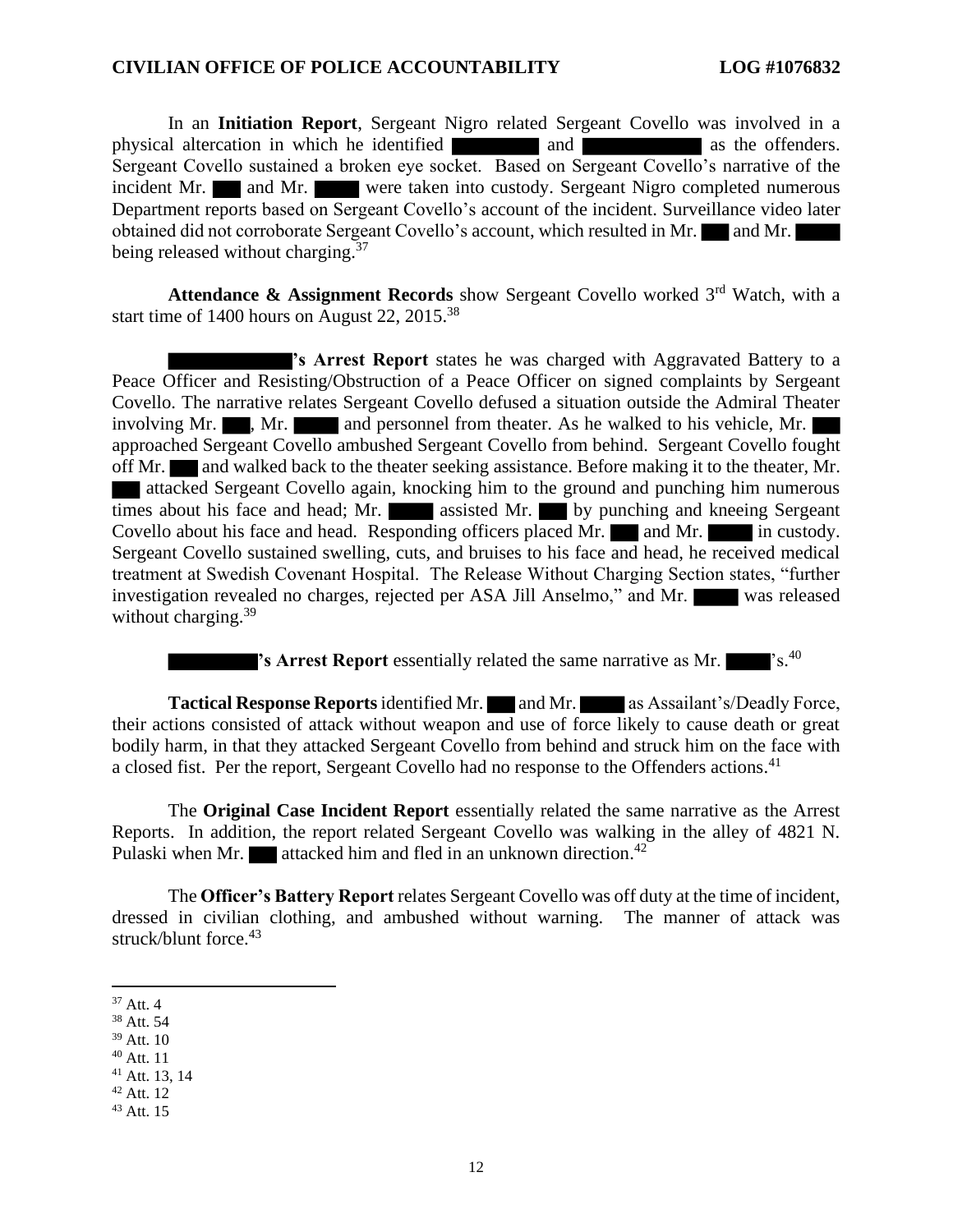A **Supplementary Report** relates a surveillance video retrieved from Jerez Mexican Restaurant during a canvass was viewed by Sergeant Nigro, Detective Weitzman, and Officer Flores. After viewing the video, it was determined that Sergeant Covello's account of the incident was not corroborated by the video; which resulted in Mr. and Mr. being released without charging $44$ .

In a **Case Supplementary Report**, Detective Weitzman documented his interview of Admiral Theater Manager . At approximately 6:00 am, Mr. and Mr. were asked to leave the establishment due to their rude behavior to a waitress. Mr. escorted Mr. and Mr. **from the theater onto Lawrence Avenue. Sergeant Covello who was across the** street, approached Mr. and Mr. . Sergeant Covello identified himself as a Chicago Police Sergeant and displayed his Star. Mr. and Mr. stated they were waiting for an Uber and proceeded to walk westbound on Lawrence Avenue. Mr. **and Sergeant Covello entered the** theater; minutes later Sergeant Covello exited the theater. At approximately 6:20 am, Mr. heard via security radio that security was needed outside. Upon exiting the theater Mr. observed Sergeant Covello in a physical altercation with Mr.  $\Box$  and Mr.  $\Box$  . Security guards detained Mr. and Mr. until officers arrived. Video obtained from the theater did not capture any interaction between Sergeant Covello, Mr.  $\Box$  and Mr.  $\Box$  45

## **VI. LEGAL STANDARD**

For each Allegation COPA must make one of the following findings:

- 1. Sustained where it is determined the allegation is supported by a preponderance of the evidence;
- 2. Not Sustained where it is determined there is insufficient evidence to prove the allegations by a preponderance of the evidence;
- 3. Unfounded where it is determined by clear and convincing evidence that an allegation is false or not factual; or
- 4. Exonerated where it is determined by clear and convincing evidence that the conduct descried in the allegation occurred, but it is lawful and proper.

A **preponderance of evidence** can be described as evidence indicating that it is **more likely than not** that the conduct reviewed complied with Department policy. *See Avery v. State Farm Mutual Automobile Insurance Co.*, 216 Ill. 2d 100, 191 (2005), (a proposition is proved by a preponderance of the evidence when it has found to be more probably true than not). If the evidence gathered in an investigation establishes that it is more likely that the conduct complied with Department policy than that it did not, even if by a narrow margin, then the preponderance of the evidence standard is met.

**Clear and convincing evidence** is a higher standard than a preponderance of the evidence but lower than the "beyond-a-reasonable doubt" standard required to convict a person of a criminal offense. See *e.g.*, *People v. Coan*, 2016 IL App (2d) 151036 (2016). Clear and Convincing can be defined as a

<sup>44</sup> Att. 16

<sup>45</sup> Att. 35, 50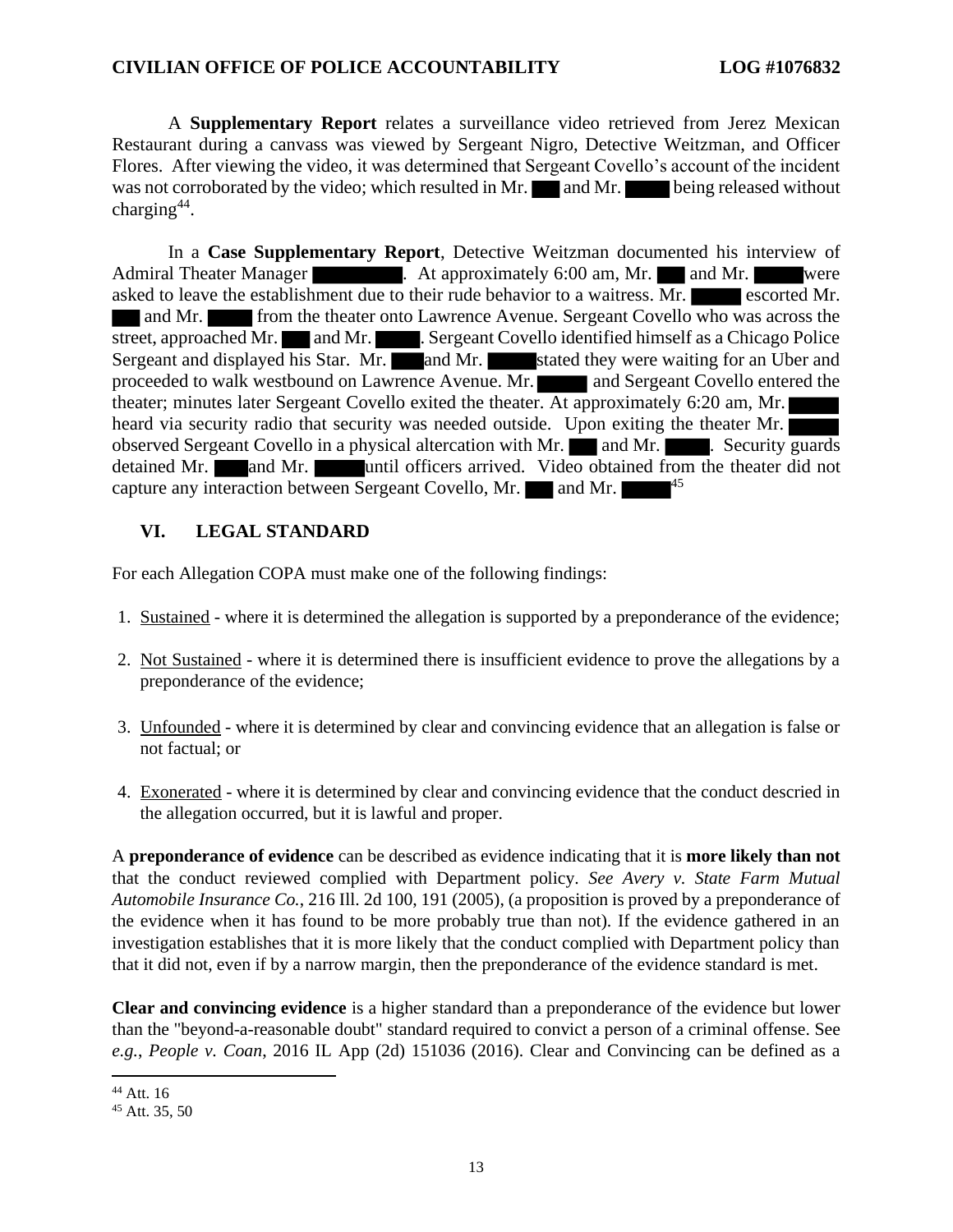"degree of proof, which, considering all the evidence in the case, produces the firm and abiding belief that it is highly probable that the proposition . . . is true." *Id*. at ¶ 28.

#### **VII. ANALYSIS**

#### **Sergeant Frank Covello, #2166**

COPA makes a finding of **SUSTAINED** for **Allegation #1**, that Sergeant Frank Covello Physically assaulted by pushing and striking him about his body, face and head. Surveillance video from Jerez Mexican Restaurant shows indisputable evidence that Sergeant Covello was the aggressor. Sergeant Covello admitted that he initiated the physical contact by pushing Mr. on the chest. Thereafter, a physical altercation ensued between the two that resulted in Sergeant Covello striking Mr. about his body, face and head.

COPA makes a finding of **SUSTAINED** for **Allegation #2**, that Sergeant Frank Covello, #2166, had falsely arrested. Sergeant Covello provided a false narrative to Sergeant Nigro and Detective Weitzman that resulted in Mr. and Mr. being arrested. Video from Jerez Mexican Restaurant provided indisputable evidence that neither Mr. nor Mr. attacked or ambushed Sergeant Covello from behind, nor "sucker punched" him, as initially reported by Sergeant Covello. After viewing the video, Sergeant Nigro, Detective Weitzman, and ASA Jill Anselmo mutually agreed that no charges would be sought against Mr.  $\blacksquare$  and Mr. , and they were released without charging.

COPA recommends a finding of **SUSTAINED** for **Allegation #3**, that Sergeant Frank Covello, had falsely arrested. This allegation is sustained based on the analysis for Allegation #2.

COPA makes a finding of **SUSTAINED** for **Allegation #4**, that Sergeant Frank Covello committed a Rule 14 violation by stating he was ambushed and physically assaulted by and . Video from Jerez Mexican Restaurant provides unquestionable evidence that Mr. and Mr. did not ambush Sergeant Covello as he alleged in his narrative of the incident to Sergeant Nigro and Detective Weitzman.

COPA makes a finding of **SUSTAINED** for **Allegation #5**, that Sergeant Frank Covello committed a Rule 14 violation by stating he walked through the gangway at 3940 W. Lawrence Avenue seeking assistance after he was attacked by and and and sergeant. Sergeant Covello did return to the Admiral Theater via the gangway. However, Sergeant Covello was not attacked by and and as he alleged. Surveillance Video from Jerez Mexican Restaurant does not corroborate Sergeant Covello's account of the incident.

COPA makes a finding of **SUSTAINED** for **Allegation #6**, that Sergeant Frank Covello committed a Rule 14 violation by identifying as an Assailant. Video from Jerez Mexican Restaurant captures Mr.  $\blacksquare$ , prior to the physical altercation with Sergeant Covello, which clearly shows he does not initiate the fight, in fact, Sergeant Covello is the initial aggressor. Without any lawful justification, Sergeant Covello approached and initiated the physical contact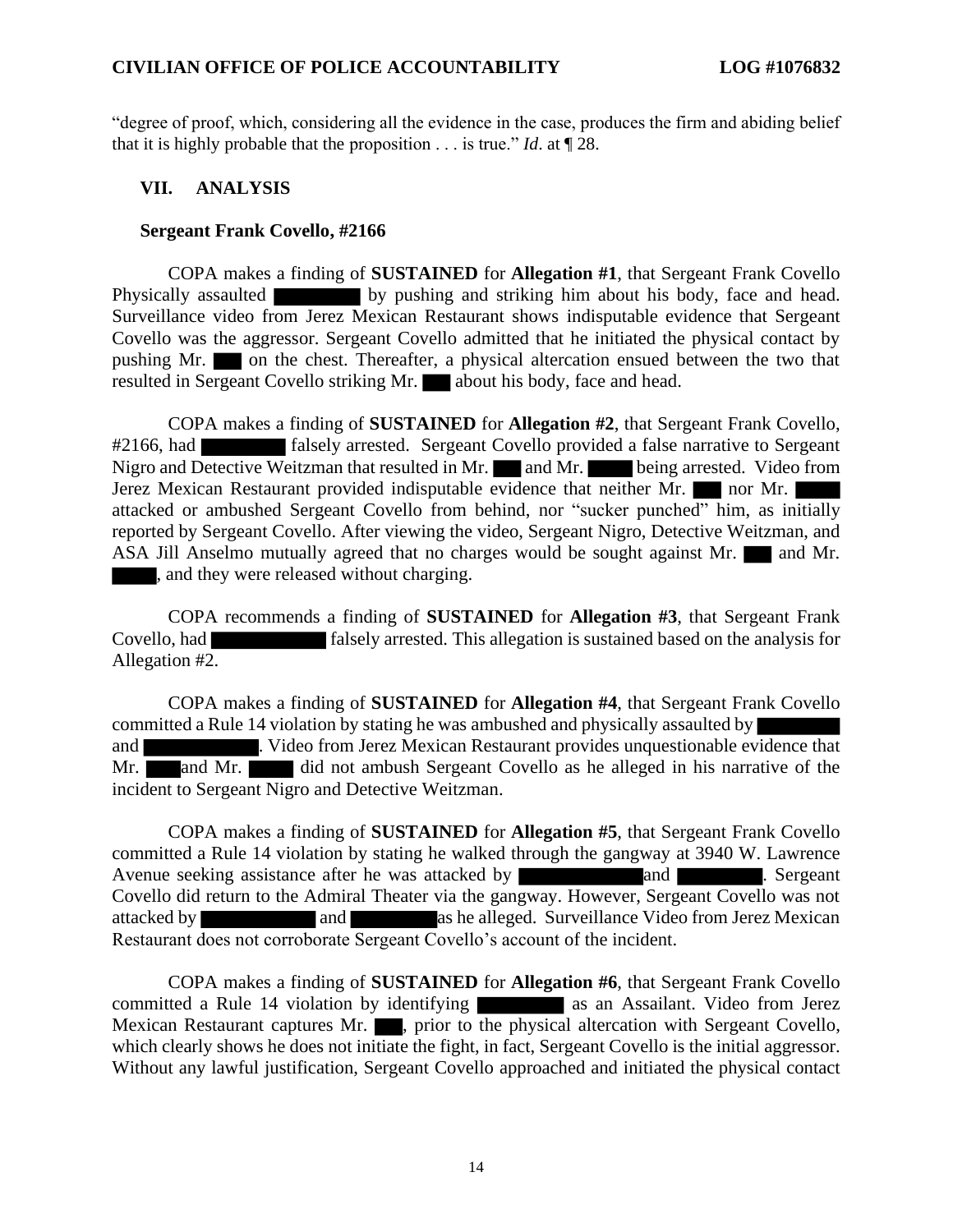with Mr.  $\blacksquare$ . Sergeant Covello was the aggressor. Mr. merely defended himself from Sergeant Covello.

COPA makes a finding of **SUSTAINED** for **Allegation #7**, that Sergeant Frank Covello committed a Rule 14 violation by identifying as an Assailant. This allegation is sustained based on the analysis for Allegation #6.

COPA makes a finding of **SUSTAINED** for **Allegation #8**, that Sergeant Frank Covello committed a Rule 14 violation by providing a false statement to Sergeant Rick Nigro, relative to the aforementioned allegations. In providing his account of the incident to Sergeant Nigro and Detective Weitzman, Sergeant Covello stated that he was "sucker punched" and ambushed by Mr. and Mr. **. ...** Neither is true. Sergeant Covello's false narrative resulted in Mr. **and** Mr. being arrested, and the drafting of false Department reports. Surveillance video from Jerez Mexican Restaurant did not corroborate Sergeant Covello's account of the incident. Sergeant Covello fabricated a narrative that made it appear as if he was the victim in this incident, but he was actually the aggressor.

COPA makes a finding of **SUSTAINED** for **Allegation #9**, that Sergeant Frank Covello committed a Rule 14 violation by providing a false statement to Detective Joshua Weitzman, #20307, relative to the aforementioned allegations. This allegation is sustained based on the analysis for Allegation #8.

COPA makes a finding of **SUSTAINED** for **Allegation #10**, that at approximately 0610 hours on August 23, 2015, at or near 4803 N. Pulaski Avenue, Sergeant Frank Covello, had a physical altercation with by pushing and striking with closed and/open hand strikes about 's body without justification. Sergeant Covello related that Mr. placed him in fear of receiving a battery and described his actions as justifiable. Surveillance video from Jerez Mexican Restaurant shows unarguable evidence that Sergeant Covello's actions were unjustified and that he was the initial aggressor, which totally contradicts his account of the incident. Sergeant Covello admitted that he initiated the physical contact by pushing Mr.  $\Box$  on the chest, which led to their altercation during which Sergeant Covello struck Mr. **about the body with closed** and/or open hand strikes.

COPA makes a finding of **SUSTAINED** for **Allegation #11**, that at approximately 0620 hours on August 23, 2015, at or near 4803 N. Pulaski Avenue, Sergeant Frank Covello detained, and/or caused the detention of, without justification. Sergeant Covello provided a false narrative to multiple responding Department members (Sergeant Nigro, Detective Weitzman, Officers Flores and Steinle) that resulted in unjustifiable detention and arrest of Mr. **...** Video from Jerez Mexican Restaurant shows indisputable evidence that Mr. did not attack or ambush Sergeant Covello or "sucker punch" him as Sergeant Covello related. After viewing the video, Sergeant Nigro, Detective Weitzman and ASA Jill Anselmo mutually agreed that no charges would be sought against Mr.  $\Box$  and he was released without charging.

COPA makes a finding of **SUSTAINED** for **Allegation #12**, that at approximately 0620 hours on August 23, 2015, at or near 4803 N. Pulaski Avenue, Sergeant Frank Covello detained,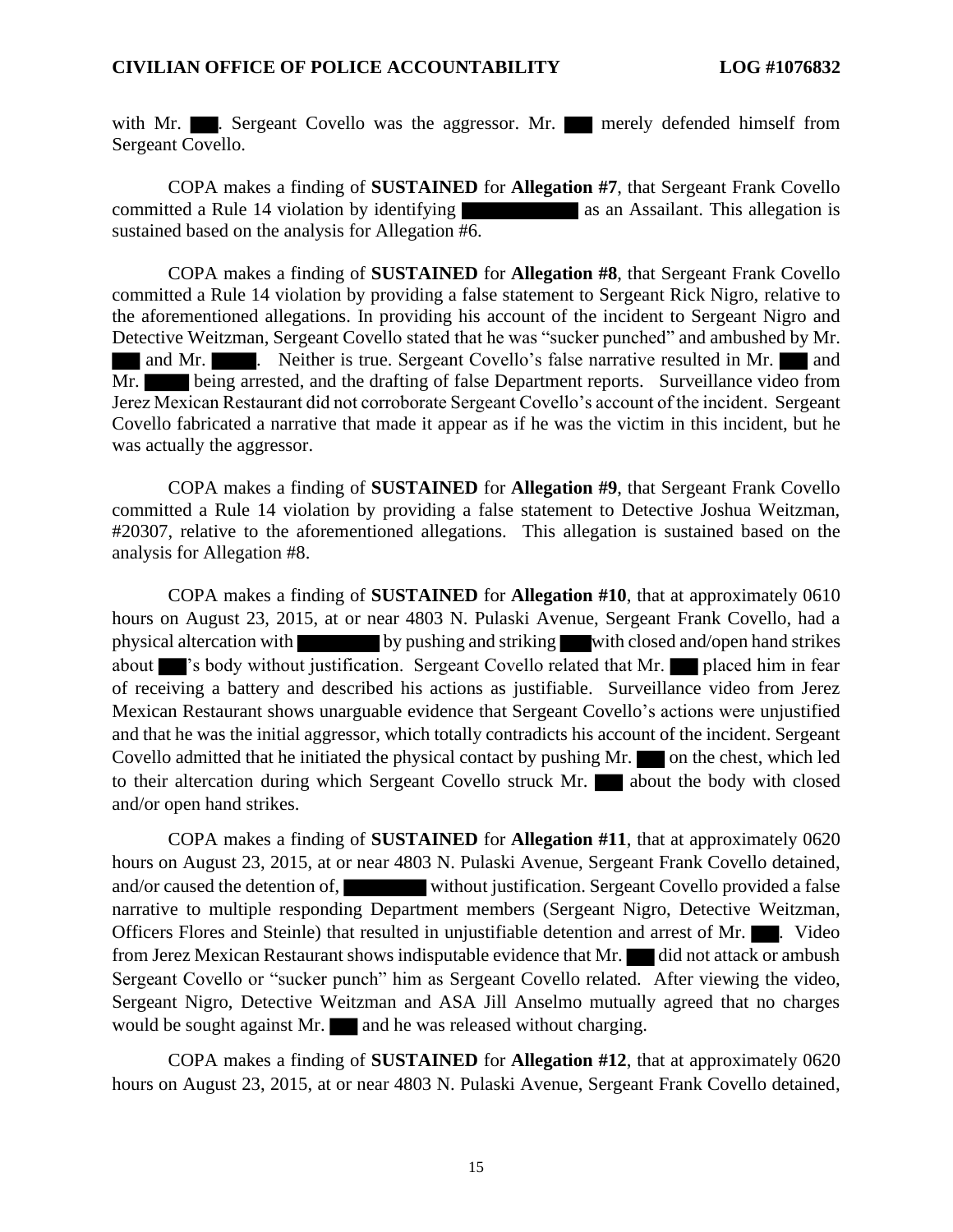and/or caused the detention of, without justification. This allegation is sustained based on the analysis for Allegation #11.

COPA makes a finding of **SUSTAINED** for **Allegation #13**, that 0620 hours on August 23, 2015, at or near 4803 N. Pulaski Avenue, Sergeant Frank Covello arrested, and/or caused the arrest of, without justification. This allegation is sustained based on the analysis for Allegation #11.

COPA makes a finding of **SUSTAINED** for **Allegation #14,** that at approximately 0620 hours on August 23, 2015, at or near 4803 N. Pulaski Avenue, Sergeant Frank Covello arrested and/or caused the arrest of without justification. This allegation is sustained based on the analysis for Allegation #11.

COPA makes a finding of **SUSTAINED** for **Allegation #15**, that Sergeant Frank Covello made, caused to be made, adopted, approved and/or attested to one or more false, misleading, inaccurate, incomplete, and/or inconsistent statement(s) and/or fact(s) on Officer Flores's Original Incident Case Report (RD #HY393960) related to the arrests of and on or about August 23, 2015, at or around 3940 W. Lawrence Avenue., Chicago, Illinois. Sergeant Covello related that he was not present when Officer Flores completed the Case Report and that he had no recollection of providing Officer Flores with a narrative. Sergeant Covello did provide a narrative to Officer Flores's, but failed to relate that he initiated the physical altercation with Mr. , that he pursued and struck Mr.  $\blacksquare$  after Mr. disengaged and walked away from him, that he had been drinking prior to the altercations, that he was intoxicated at the time of the incidents, and that he provided a false statement that Mr. and Mr. confronted him and that Mr. "sucker punched" him. Officer Flores's narrative was solely based on the narrative he obtained from Sergeant Covello, which was false, misleading, inaccurate, and incomplete. Sergeant Covello provided a false statements to multiple responding Department members, including Sergeant Nigro, Detective Weitzman, Officers Flores and Steinle, that resulted in the unjustifiable detention and arrest of Mr.  $\Box$  and Mr.  $\Box$  and multiple false Department reports being generated.

COPA makes a finding of **SUSTAINED** for **Allegation #16**, that Sergeant Frank Covello made, caused to be made, adopted, approved and/or attested to one or more false, misleading, inaccurate, incomplete, and/or inconsistent statement(s) and/or fact(s) on Sergeant Covello's Tactical Response Report in response to Mr. (RD# HY393960) and related to the arrest of and **a on** or about August 23, 2015, at or around 3940 W. Lawrence Avenue, Chicago, Illinois. Sergeant Covello had no recollection of providing a narrative of the incident to Sergeant Nigro. Sergeant Covello did provide Sergeant Nigro with a narrative that led Sergeant Nigro to complete a false, misleading, and inaccurate TRR solely based on Sergeant Covello's narrative. The TRR related Sergeant Covello was attacked with force likely to cause death or great bodily harm. It omitted that Sergeant Covello initiated the physical altercation with Mr. and that Sergeant Covello used force in response to and/or initiating the physical altercation. Once again, video surveillance from Jerez's Mexican Restaurant shows unarguable evidence that Sergeant Covello's account of the incident totally false. Sergeant Covello stated that he did not attest, view, approve or use his PC number to complete any Department Reports related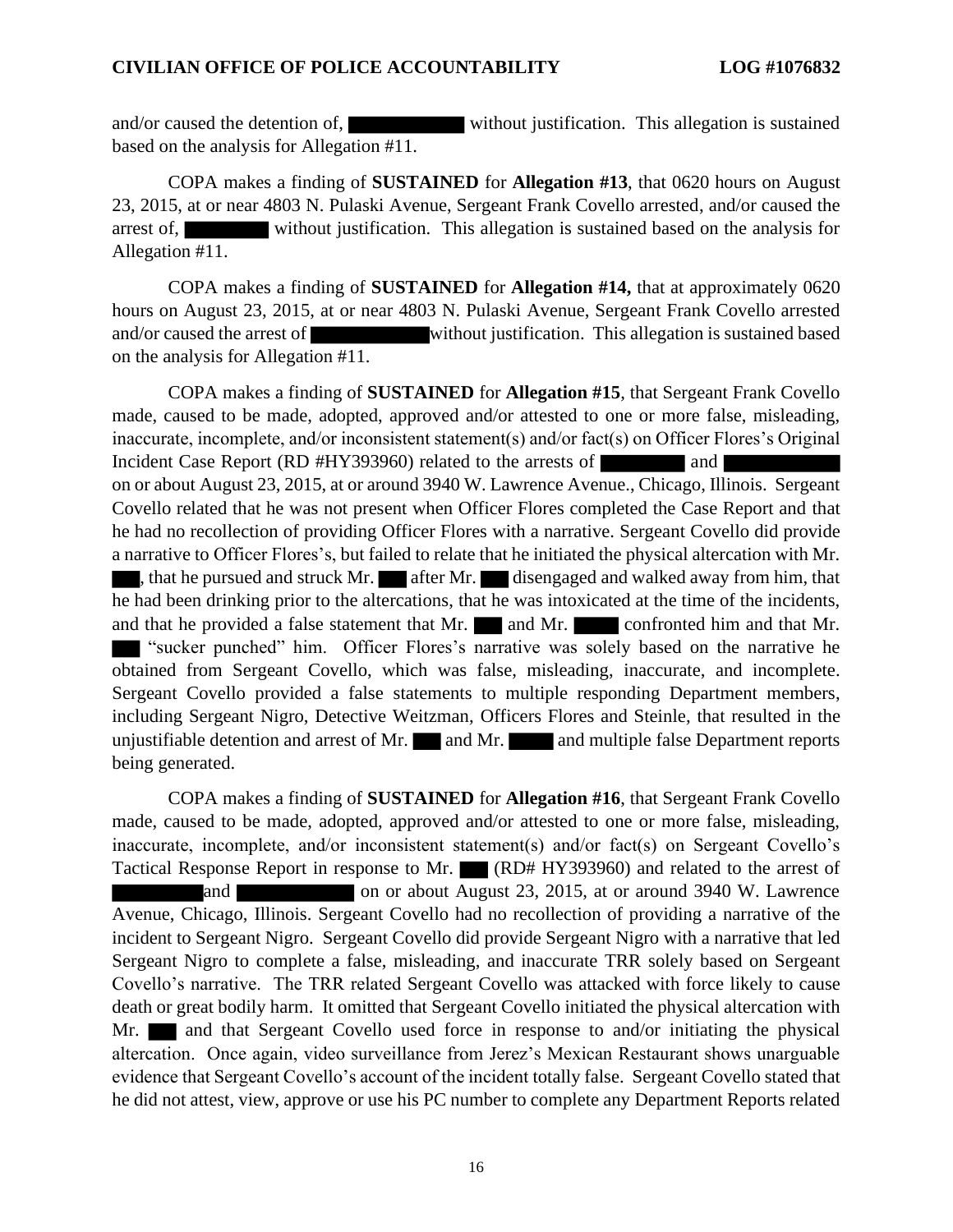to this incident. Sergeant Covello provided a false narrative to multiple responding Department members (Sergeant Nigro, Detective Weitzman, Officers Flores and Steinle) regarding this incident, that resulted in multiple false Department reports being generated.

COPA makes a finding of **SUSTAINED** for **Allegation #17**, that Sergeant Frank Covello made, caused to be made, adopted, approved and/or attested to one or more false, misleading, inaccurate, incomplete, and/or inconsistent statement(s) and/or fact(s) on Sergeant Covello's Officer's Battery Report (RD #HY393960) related to the arrests of Mr. and Mr. on or about August 23, 2015, at or around 3940 W. Lawrence Avenue, Chicago, Illinois. Sergeant Covello provided a false narrative to multiple responding Department members (Sergeant Nigro, Detective Weitzman, Officers Flores and Steinle) regarding this incident, that resulted in multiple false Department reports being generated. This allegation is sustained based on the analysis for Allegation #15.

COPA makes a finding of **SUSTAINED** for **Allegation #18**, that Sergeant Frank Covello made, caused to be made, adopted, approved and/or attested to one or more false, misleading, inaccurate incomplete, and/or inconsistent statement(s) and/or fact(s) on Officer Steinle's Arrest Report (RD# HY393960) related to the arrest of Mr. on or about August 23, 2015, at or around 940 W. Lawrence Avenue, Chicago, Illinois. Sergeant Covello provided a false narrative to multiple responding Department members (Sergeant Nigro, Detective Weitzman, Officers Flores and Steinle) regarding this incident, that resulted in multiple false Department reports being generated. This allegation is sustained based on the analysis for Allegation #15.

COPA makes a finding of **SUSTAINED** for **Allegation #19**, that Sergeant Frank Covello made, caused to be made, adopted, approved and/or attested to one or more false, misleading, inaccurate incomplete, and/or inconsistent statement(s) and/or fact(s) on Officer Steinle's Arrest Report (RD# HY393960) related to the arrest of Mr. on or about August 23, 2015, at or around 940 W. Lawrence Avenue, Chicago, Illinois. Sergeant Covello provided a false narrative to multiple responding Department members (Sergeant Nigro, Detective Weitzman, Officers Flores and Steinle) regarding this incident, that resulted in multiple false Department reports being generated. This allegation is sustained based on the analysis for Allegation #15.

COPA makes a finding of **SUSTAINED** for **Allegation #20**, that Sergeant Frank Covello made, caused to be made, adopted, approved and/or attested to one or more false, misleading, inaccurate, incomplete, and/or inconsistent statement(s) and/or fact(s) during Sergeant Frank Covello's interview with Investigator Bowens at the Independent Police Review Authority, related to the arrests of Mr. and Mr. on or about 1311 hours, on or about March 18, 2016, at or near 1615 W. Chicago Avenue. Sergeant Covello provided an account of the incident that was totally contradicted by the indisputable surveillance video from Jerez Mexican Restaurant. Sergeant Covello failed to relate in his interview with IPRA and to responding Officers that he initiated the physical altercation with Mr.  $\blacksquare$ , omitted the facts that he pursued and struck Mr. after Mr. disengaged and walked away from him, that he had been drinking prior to the physical altercations and was intoxicated at the time of the incidents, that he provided false testimony in stating that Mr. and Mr. confronted him after he sought assistance and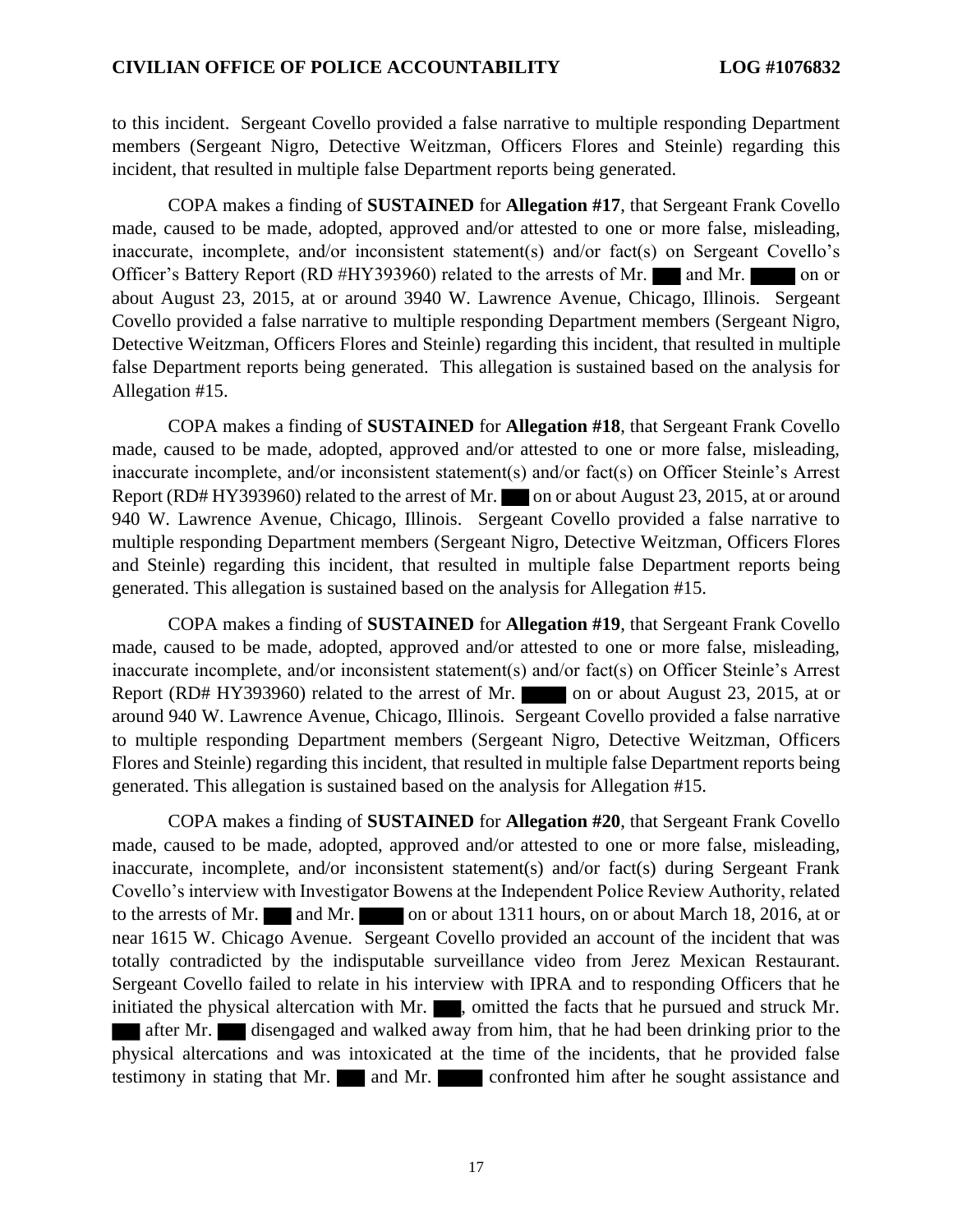initiated a second physical incident, and that Mr. "Sucker punched" him and that the video surveillance footage of the altercation "was false" in that it corroborates his account of the incident.

#### **RECOMMENDED DISCIPLINE FOR SUSTAINED ALLEGATIONS**

#### **a. Sergeant Frank Covello, #2166**

#### **i. Complimentary and Disciplinary History**

- **1.** Sergeant Covello has received thirty (30) Honorable Mentions, four (4) Department Commendations, twelve (12) Complimentary Letters, three (3) Life Saving Awards and six (6) additional Department awards.
- 2. Sergeant Covello does not have any prior disciplinary history.

#### **ii. Recommended Penalty**

Sergeant Covello's unjustified physical attack of Mr. and subsequent attempts to cover. up his actions constitute grave misconduct. Sergeant Covello attempted to use his office and the inherent deference he was given by fellow law enforcement, to have Mr.  $\blacksquare$  and Mr. charged for the crime he himself committed. His statements to Department members regarding this incident were false, material, and willfully made. This kind of misconduct flies in the face of Sergeant Covello's sworn duties to uphold the law and renders him unfit to serve as a police officer. COPA recommends SEPARATION from the Department.

#### **VIII. CONCLUSION**

Based on the analysis set forth above, COPA makes the following findings:

| <b>Officer</b>                   | <b>Allegation</b>                                                                                   | Finding/<br>Recommendation |
|----------------------------------|-----------------------------------------------------------------------------------------------------|----------------------------|
| <b>Sergeant Frank</b><br>Covello | 1. Physically assaulted<br>by pushing<br>and striking him about his body, face and head.            | Sustained/Separation       |
|                                  | $2.$ Had<br>falsely arrested.                                                                       | Sustained/Separation       |
|                                  | $3.$ Had<br>falsely arrested.                                                                       | Sustained/Separation       |
|                                  | 4. Committed a Rule 14 violation by stating you<br>were ambushed and physically assaulted by<br>and | Sustained/Separation       |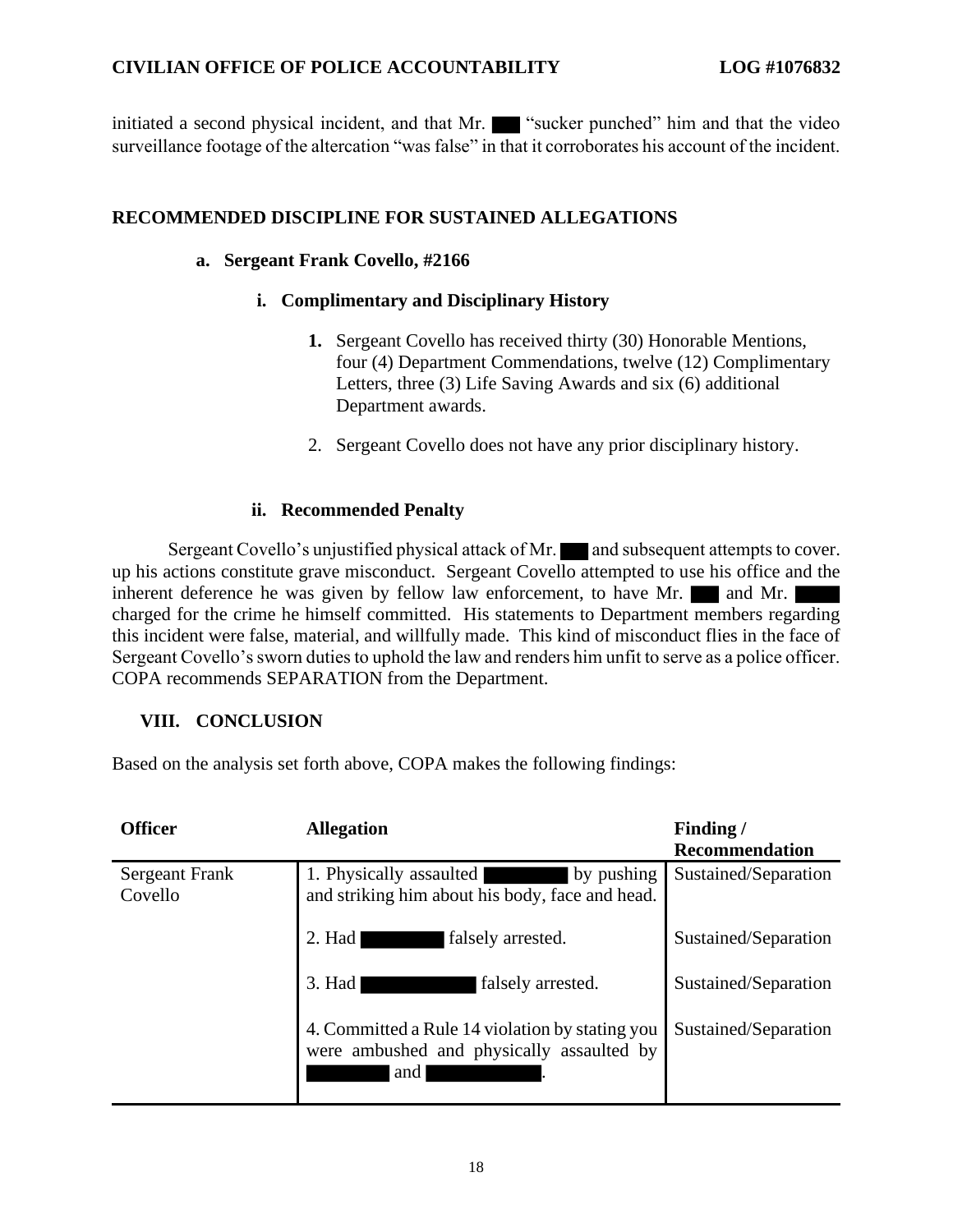| 5. Committed a Rule 14 violation by stating you<br>walked through the gangway at 3940 W.<br>Lawrence Avenue seeking assistance after you<br>were attacked by<br>and                                                                                                   | Sustained/Separation |
|-----------------------------------------------------------------------------------------------------------------------------------------------------------------------------------------------------------------------------------------------------------------------|----------------------|
| 6. Committed a Rule 14 violation by<br>as an Assailant.<br>identifying                                                                                                                                                                                                | Sustained/Separation |
| 7. Committed a Rule 14 violation by<br><i>identifying</i><br>as an Assailant.                                                                                                                                                                                         | Sustained/Separation |
| 8. Committed a Rule 14 violation by providing<br>a false statement to Sergeant Rick Nigro,<br>#2377, relative to the aforementioned<br>allegations.                                                                                                                   | Sustained/Separation |
| 9. Committed a Rule 14 violation by providing<br>statement to Detective<br>Joshua<br>false<br>a -<br>Weitzman,<br>$\text{\#20307},$ relative to<br>the<br>aforementioned allegations.                                                                                 | Sustained/Separation |
| 10. At approximately 0610 hours on August 23,<br>2015, at or near 4803 N. Pulaski Avenue,<br>Sergeant Frank Covello, had a physical<br>altercation with vertex by pushing and<br>striking with closed and/or open hand<br>strikes about s body without justification. | Sustained/Separation |
| 11. At approximately 0620 hours on August 23,<br>2015, at or near 4803 N. Pulaski Avenue,<br>Sergeant Frank Covello detained and/or caused<br>the detention of without<br>justification.                                                                              | Sustained/Separation |
| 12. At approximately 0620 hours on August 23,<br>2015, at or near 4803 N. Pulaski Avenue,<br>Sergeant Frank Covello detained and/or caused<br>the detention of<br>without<br>justification.                                                                           | Sustained/Separation |
| 13. At approximately 0620 hours on August 23,<br>2015, at or near 4803 N. Pulaski Avenue,<br>Sergeant Frank Covello arrested and/or caused<br>without justification.<br>the arrest of                                                                                 | Sustained/Separation |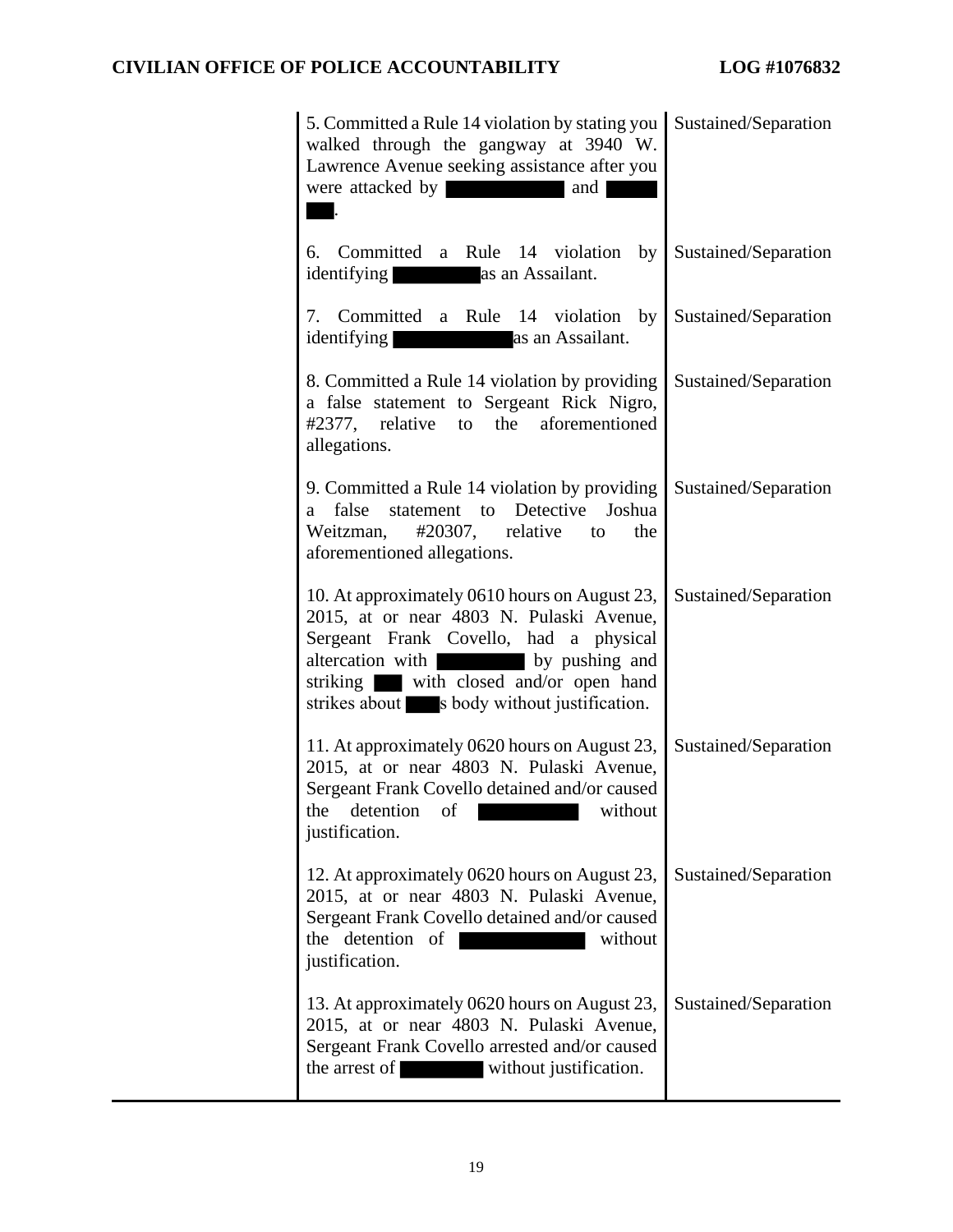| 14. At approximately 0620 hours on August 23, Sustained/Separation<br>2015, at or near 4803 N. Pulaski Avenue,<br>Sergeant Frank Covello arrested and/or caused<br>without<br>of<br>the<br>arrest<br>justification.                                                                                                                                                                                                                                                                                                                                                                                                                                                                                                                                                                                                                                                                                                                                 |                      |
|-----------------------------------------------------------------------------------------------------------------------------------------------------------------------------------------------------------------------------------------------------------------------------------------------------------------------------------------------------------------------------------------------------------------------------------------------------------------------------------------------------------------------------------------------------------------------------------------------------------------------------------------------------------------------------------------------------------------------------------------------------------------------------------------------------------------------------------------------------------------------------------------------------------------------------------------------------|----------------------|
| 15. Sergeant Frank Covello made, caused to be<br>made, adopted, approved and/or attested to one<br>false,<br>misleading,<br>more<br>inaccurate,<br><b>or</b><br>incomplete, and/or inconsistent statement(s)<br>and/or fact(s) on Officer Fernando Flores's<br>Original Incident Case<br>Report<br>(RD)<br>#HY393960) related to the arrests of  <br>on or about August 23,<br>and<br>2015, at or around 3940 W. Lawrence Ave.,<br>Chicago, Illinois. To wit: false, misleading,<br>inaccurate, incomplete, and /or inconsistent<br>statement(s) and /or fact(s) including<br>a<br>statement that<br>attacked<br>Sergeant Farank Covello; a statement that<br>attacked Sergeant Frank<br>Covello had initiated an altercation with<br>; and /or an omission that Sergeant Frank<br>Covello used force in response to and or in<br>initiating a physical altercation.                                                                                | Sustained/Separation |
| 16. Sergeant Frank Covello made, caused to be<br>made, adopted, approved and/or attested to one<br>false,<br>misleading,<br>more<br>inaccurate,<br><b>or</b><br>incomplete, and/or inconsistent statement(s)<br>and/or fact(s) on Sergeant Frank Covello's<br>Tactical Response Report in response to<br>(RD#HY393960) and related to the arrests<br>of<br>and<br>on or about<br>August 23, 2015, at or around 3940 W.<br>Lawrence Ave., Chicago, Illinois.<br>To wit:<br>false, misleading, inaccurate, incomplete,<br>and/or inconsistent statement(s) and/or fact(s)<br>including a statement that <b>a</b> attacked<br>Sergeant Frank Covello; a statement that<br>attacked Sergeant Frank Covello<br>with force likely to cause great bodily harm; an<br>omission that Sergeant Frank Covello initiated<br>any altercation with : a statement<br>that Sergeant Frank Covello was jumped from<br>behind<br>and<br>struck in face with<br>closed | Sustained/Separation |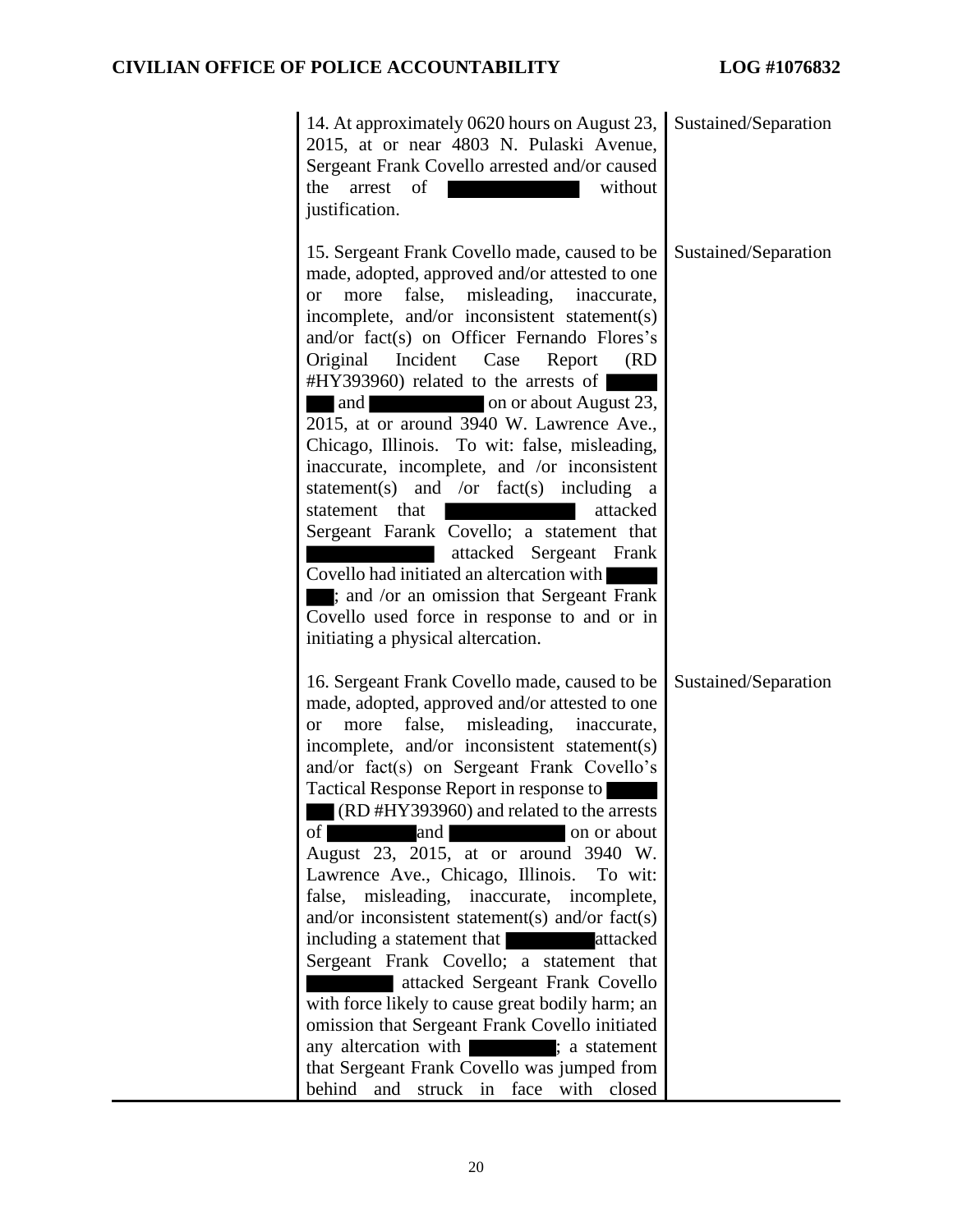| fist" by<br>and/or an omission that Sergeant Frank Covello<br>Covello used force in responsen initiating a<br>physical altercation.                                                                                                                                                                                                                                                                                                                                                                                                                                                                                                                                                                                                                                                                                                                                                                                                               |                      |
|---------------------------------------------------------------------------------------------------------------------------------------------------------------------------------------------------------------------------------------------------------------------------------------------------------------------------------------------------------------------------------------------------------------------------------------------------------------------------------------------------------------------------------------------------------------------------------------------------------------------------------------------------------------------------------------------------------------------------------------------------------------------------------------------------------------------------------------------------------------------------------------------------------------------------------------------------|----------------------|
| 17. Sergeant Frank Covello made, caused to be<br>made, adopted, approved and/or attested to one<br>false,<br>misleading, inaccurate,<br>more<br><b>or</b><br>incomplete, and/or inconsistent statement(s)<br>and/or fact(s) on Sergeant Frank Covello's<br>Officer's Battery Report (RD #HY393960)<br>related to the arrests of<br>and<br>on or about August 23, 2015, at<br>or around 3940 W. Lawrence Ave., Chicago,<br>Illinois. To wit: false, misleading, inaccurate,<br>incomplete, and/or inconsistent statement(s)<br>and/or fact(s) including a statement that<br>Sergeant Frank Covello was injured in an<br>"Ambush-No Warning" situation; an omission<br>that Sergeant Frank Covello initiated a physical<br>altercation with<br>on August 23,<br>2015; and/or the statement that Sergeant Frank<br>Covello was the victim of "aggravated battery,<br>battery, aggravated assault, or assault" while<br>performing a police function. | Sustained/Separation |
| 18. Sergeant Frank Covello made, caused to be<br>made, adopted, approved and/or attested to one<br>false,<br>misleading, inaccurate,<br>more<br><b>or</b><br>incomplete, and/or inconsistent statement(s)<br>and/or fact(s) on Officer Steinle's Arrest<br>Report (RD #HY393960) related to the arrest<br>on or about August 23, 2015, at<br>of  <br>or around 3940 W. Lawrence Ave., Chicago,<br>Illinois. To wit: false, misleading, inaccurate,<br>incomplete and/or inconsistent statement(s)<br>and/or $fact(s)$ including a statement that<br>Sergeant Frank Covello was on his way to his<br>veicle when he was "attacked from behind" by<br>; a statement that Sergeant<br>Frank Covello was "knocked to the ground<br>again" by ; a statement that<br>Sergeant Frank Covello was "punched<br>numerous times in the face and head" by<br>; a statement that while<br>Sergeant Frank Covello was on the ground                             | Sustained/Separation |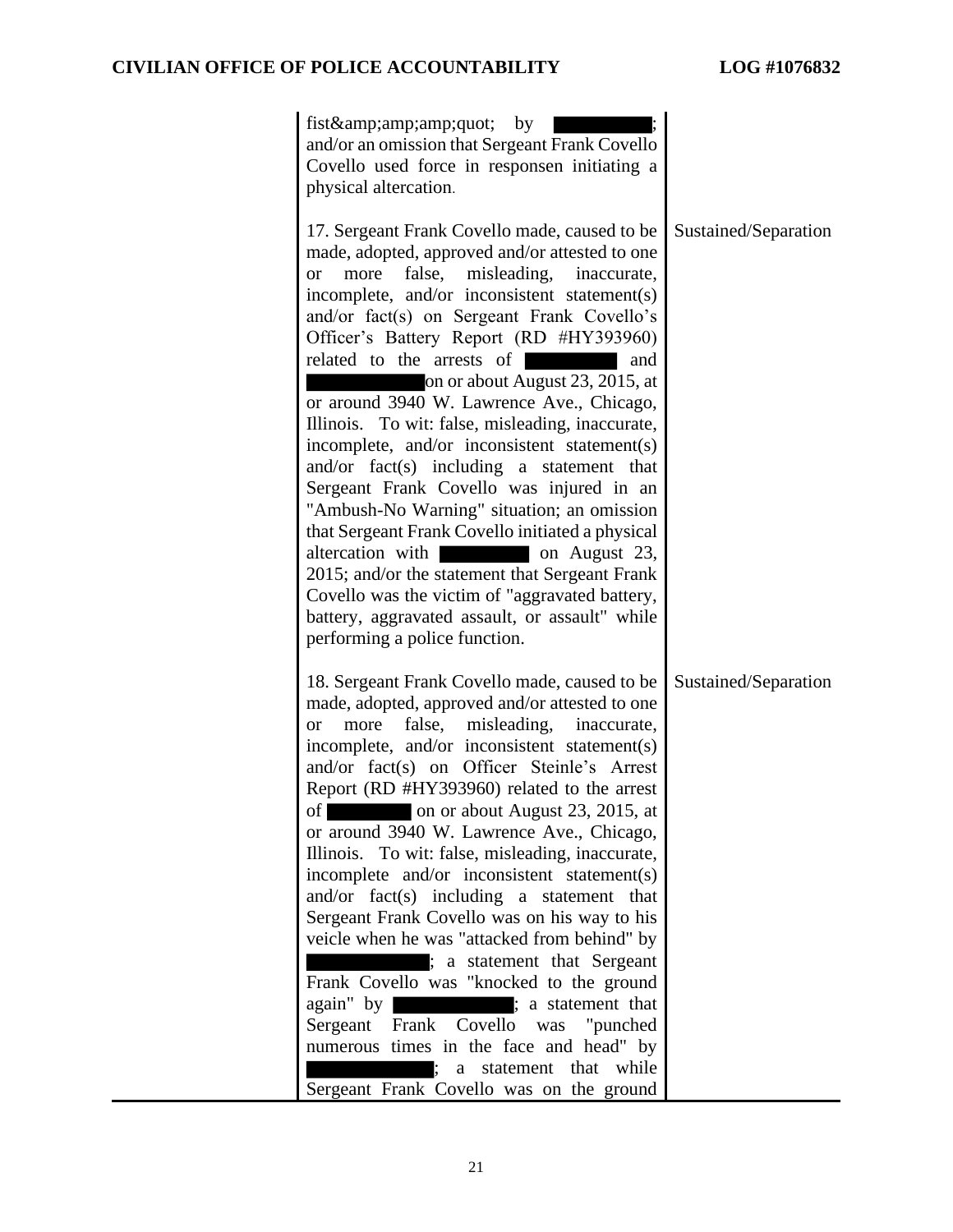| "joined in" and began to punch and<br>knee Sergeant Frank Covello; an omission that<br>Sergeant Frank Covello initiated a physical<br>altercation with<br>on August 23,<br>2015.                                                                                                                                                                                                                                                                                                                                                                                                                                                                                                                                                                                                                                                                                                                                                                                                                                                                                                                                                                                                                                                                                                                                                                                                                          |                      |
|-----------------------------------------------------------------------------------------------------------------------------------------------------------------------------------------------------------------------------------------------------------------------------------------------------------------------------------------------------------------------------------------------------------------------------------------------------------------------------------------------------------------------------------------------------------------------------------------------------------------------------------------------------------------------------------------------------------------------------------------------------------------------------------------------------------------------------------------------------------------------------------------------------------------------------------------------------------------------------------------------------------------------------------------------------------------------------------------------------------------------------------------------------------------------------------------------------------------------------------------------------------------------------------------------------------------------------------------------------------------------------------------------------------|----------------------|
| 19. Sergeant Frank Covello made, caused to be<br>made, adopted, approved and/or attested to one<br>more false,<br>misleading,<br>inaccurate,<br>or<br>incomplete, and/or inconsistent statement(s)<br>and/or fact(s) on Officer Steinle's Arrest<br>Report (RD #HY393960) related to the arrest<br>on or about August 23, 2015,<br>of<br>at or around 3940 W. Lawrence Ave., Chicago,<br>Illinois.                                                                                                                                                                                                                                                                                                                                                                                                                                                                                                                                                                                                                                                                                                                                                                                                                                                                                                                                                                                                        | Sustained/Separation |
| 20. Sergeant Frank Covello made, caused to be<br>made, adopted, approved and/or attested to one<br>more<br>false,<br>misleading,<br>inaccurate,<br><b>or</b><br>incomplete, and/or inconsistent statement(s)<br>and/or fact(s) during Sergeant Frank Covello's<br>interview with Investigator Bowens at the<br>Independent Police Review Authority, related<br>to the arrests of<br>and<br>on or about 1311 hours, on or about March 18,<br>2016, at or near 1615 W. Chicago Avenue,<br>Chicago, Illinois. To wit: false, misleading,<br>inaccurate incomplete and/or inconsistent<br>and/or $fact(s)$ including<br>statement(s)<br>a<br>Sergeant Frank Covello<br>statement that<br>sustained a concussion as a result of the August<br>23, 2015 altercation with<br>a<br>statement that Sergeant Frank Covello was<br>unaware wheter he had spoken with Sergeant<br>Nigro in regards to the incident; a statement<br>that Sergant Frank Covello was unable to<br>rember various events on August 23, 2015 due<br>to memory loss as a result of a concussion; a<br>statement that after Sergeant Frank Covello<br>pushed<br>responded by<br>throwing a punch at Sergeant Frank Covello; an<br>omission that Sergeant Covello pushed<br>because was physically advancing on<br>Sergeant Covello; an omission that<br>had stepped back in response to Sergeant<br>Covello's push prior to Sergeant Covello | Sustained/Separation |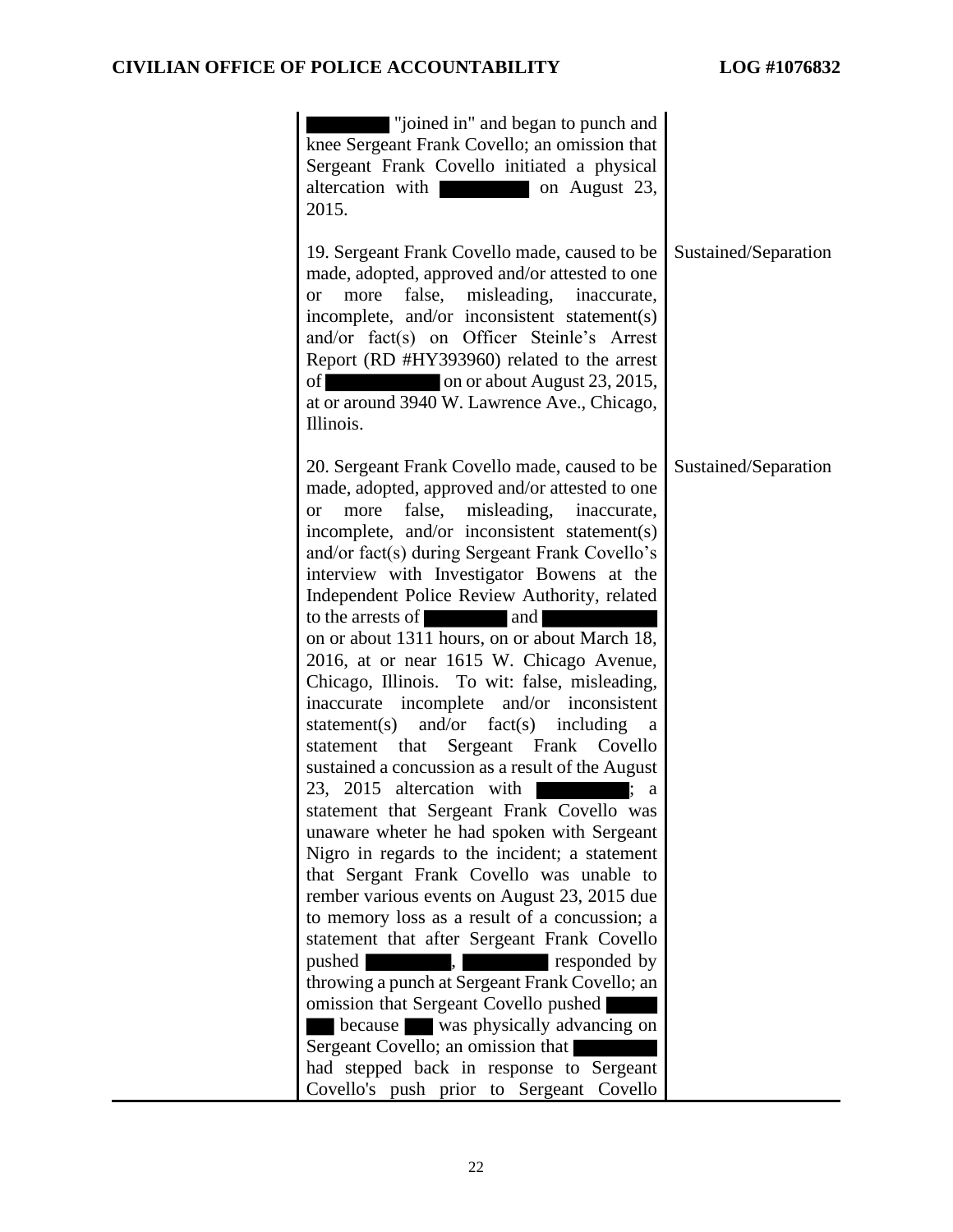throwing a punch at  $\blacksquare$ ; a statement that Sergeant Covello had not "ever contacted" anyone who was at the scene to discuss the altercation; a statement that Sergeant Covello had not viewed "the video footage;" a statement that video surveillance footage of the altercation "was false," in that it corroborates his "version of the events," a statement that Sergeant Covello "wouldn't know" if had tried to walk away during the first physical altercation as Sergeant Covello was on his knees;" the statement "they found this (video) which was fine, because it corroborates that I was attacked by my car," the statement (**)** knows I'm the police, and he stalked me down to ambush me "in reference to

Approved:

\_\_\_\_\_\_\_\_\_\_\_\_\_\_\_\_\_\_\_\_\_\_\_\_\_\_\_\_\_\_\_\_ \_\_\_\_\_\_\_\_\_\_\_\_\_\_\_\_\_\_\_\_\_\_\_\_

Angela Hearts-Glass Date Deputy Chief Investigator

\_\_\_\_\_\_\_\_\_\_\_\_\_\_\_\_\_\_\_\_\_\_\_\_\_\_\_\_\_\_\_\_\_ \_\_\_\_\_\_\_\_\_\_\_\_\_\_\_\_\_\_\_\_\_\_\_\_\_

Andrea Kersten Date Interim Chief Administrator

6-28-2021

6-28-2021